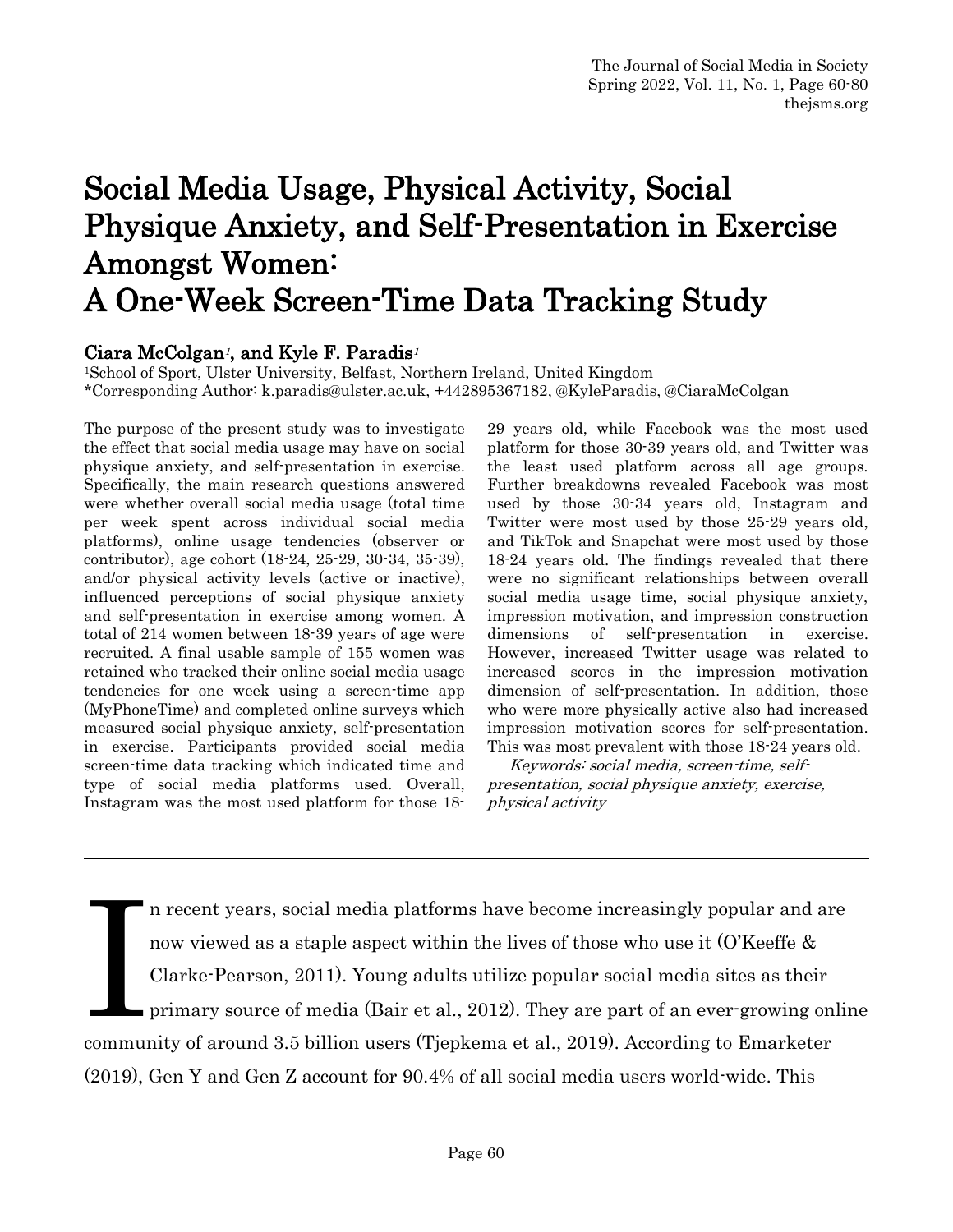online digital sphere allows its users to communicate and connect with others and creates a community where societal and cultural norms are developed and widely shared.

#### LITERATURE REVIEW

Previous research has examined the positive effects of an online community, and findings suggest positive associations with personal growth, relationships, and well-being (Davidson & Cotler, 1991; Obst & Starfurik, 2010). Although some positive effects of social media use have been noted (Pempek et al., 2009), with its rise in popularity, comes a plethora of new-age pressures that are inevitable to those who use it, especially for young people (Spraggins, 2009). These pressures may influence the content that users choose to post and engage with (i.e., portraying of our most idealistic self, photo editing) (Tiggemann & Slater, 2014; Perloff, 2014). Although links have been made between social media usage and body image concerns (e.g., Guizzo et al., 2021), it has been noted that relatively little theoretically driven research had been conducted to examine the processes and effects of social media usage on self-perceptions and body image concerns in women (Perloff, 2014).

## Theoretical Models

Perloff's (2014) conceptual model highlights the impact of social media usage, predisposing individual vulnerability characteristics and mediating psychological processes on eating disorders and body image concerns or body dissatisfaction. The content features and interactive aspects of social media (i.e., images and peer presence) suggests that social media, working via social comparison, peer normative processes, and transportation, can significantly influence body image concerns (Perloff, 2014).

Stice's (1994) Sociocultural Model, would suggest that social media can be a strong medium for culturally induced norms and pressures to conform to societal standards. Furthermore, an individual's family, friends, and members of the media can act in the same way (Stice, 1994). The potentially utopian depiction that social media facilitates, can lead to the creation of culturally induced norms for users to conform to and reproduce (Jong & Drummond, 2013). Previous literature has focused mainly on the examination of the effects of mass media on body image and eating disorders among young women (Bell & Dittmar, 2011; Stice et al., 1994). However, the forms of mass media examined in past research are different to the more common forms of media used today having focused mainly on magazines (Harper & Tiggemann, 2007) and television (Berry & Howe, 2004).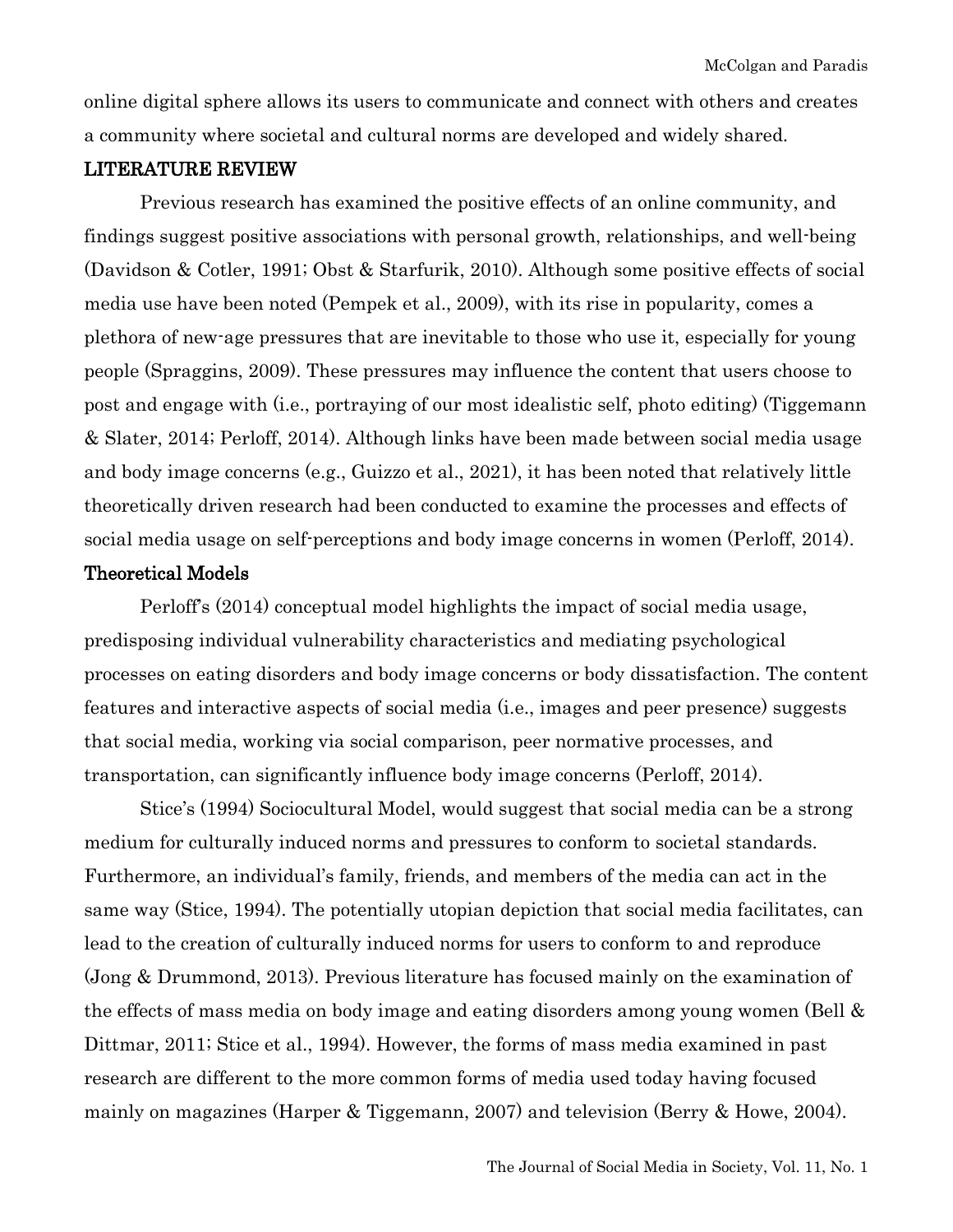# Social Media and Body Image

The shift in popularity from these forms of media to a more convenient online social media (Bair et al., 2012; Tiggemann & Slater, 2013) gave way for an opportunity to conduct research regarding the effects of social media on decreased social well-being caused by online social comparison and negative associations with body image concerns, self-esteem issues, eating disorder symptoms, and overall psycho-social well-being (Frison & Eggermont, 2015; Santarossa & Woodruff, 2017; Woodruff et al., 2019). Overall, the evidence examining social media and its problematic effects across variables is still emerging and differs from the aforementioned media of print and television. Of what evidence that is available, numerous limitations (i.e., lack of direct measure of social media usage both overall and through multiple platforms) may have limited the conclusions one could draw in the results.

The literature suggests that women are more likely to compare their physique to others, particularly in relation to their weight and attractiveness and therefore causing body image dissatisfaction and social physique anxiety (Franzoi & Klaiber, 2007). However, whether or not social media influences the occurrence of social comparison and in turn, influences social physique anxiety levels and self-presentation among those who have higher social media usage (i.e., women) continues to be assessed (Duggan & Brenner, 2013; Guizzo et al., 2021). Likewise, previous researchers endeavored to investigate the effects of mass media on social physique anxiety, finding that appearance-based exposure (television advertisement) did not associate with higher social physique anxiety (Berry & Howe, 2004). However, like much of the past literature available, the study focused on what would currently be less commonly used forms of media today, which may not account for contemporary practices.

Previous findings in relation to online usage tendencies found that participating in 'lurking' activities (i.e., spending time viewing the profiles, statuses, and photographs of other users) occurred frequently among a sample of undergraduate students (Sponcil & Gitimu, 2012; Pempek et al., 2009). These authors found that those who engaged in lurking behaviors were more likely to have decreased levels of body image dissatisfaction.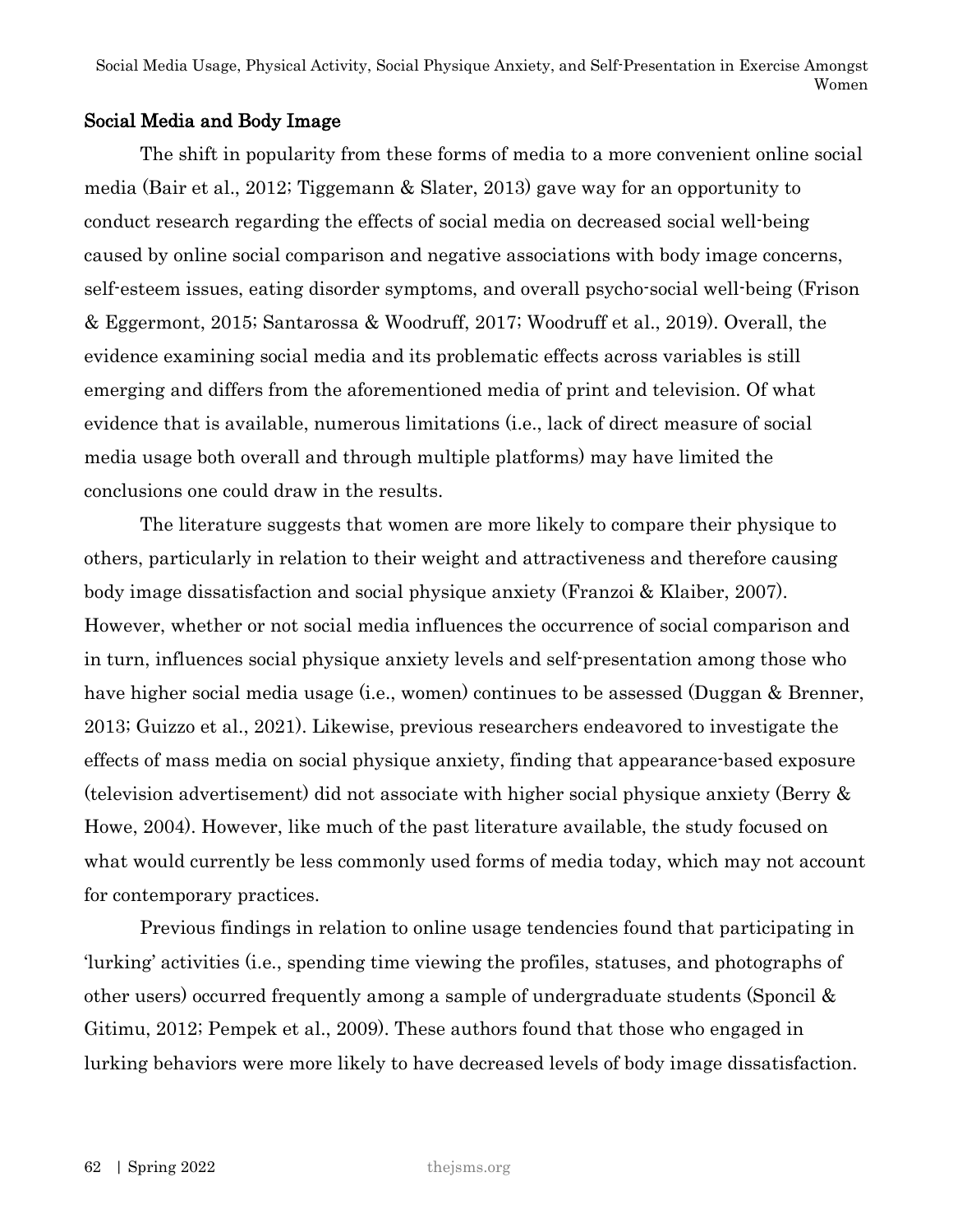However, these studies predominantly focused on Facebook usage and since their publication, numerous additional social networking sites have been developed, and have become more popular. This encourages the study of these other popular social media platforms that predominantly do not depend on relationships that are pre-established.

A further link between social media usage, and body image concerns may also be influenced by one's own physical activity engagement. The benefits of physical activity are well documented (e.g., Biddle et al., 2021). Engaging in physical activity can lead to mainly adaptive outcomes such as greater fulfilment of basic psychological needs (Gunnell et al., 2013; Paradis et al., 2014) better performance at work (Clohessy et al., 2021), improved mental health (e.g., Biddle & Asare, 2011; Weatherson et al., 2020) and physical health (e.g., Taylor et al., 2004; Rhodes et al., 2017). However, maladaptive outcomes can also be present such as exercise dependence (e.g., Hausenblas & Symons Downs, 2002; Paradis et al., 2013), body image dissatisfaction and social physique anxiety (e.g., Gammage et al., 2016) and disordered eating (Cook & Hausenblas, 2008; Tod & Edwards, 2015). These maladaptive outcomes could be exacerbated by some of the aforementioned negative influences of social media. Thus, researchers should take into consideration the interaction of physical activity engagement, social media usage, and body image concerns.

#### Purpose

Thus, the purpose of the present study was to investigate the effect that social media usage may have on social physique anxiety, and self-presentation in exercise, using an objective direct measure for social media usage across a wide variety of social media platforms. Specifically, the main research questions answered were whether overall social media usage (total time per week spent across individual social media platforms), online usage tendencies (observer or contributor), age cohort (18-24, 25-29, 30-34, 35-39), and/or physical activity levels (active or inactive), influenced perceptions of social physique anxiety and self-presentation in exercise among women. It was hypothesized that there would be a relationship between social media usage, social physique anxiety, selfpresentation in exercise, and physical activity engagement.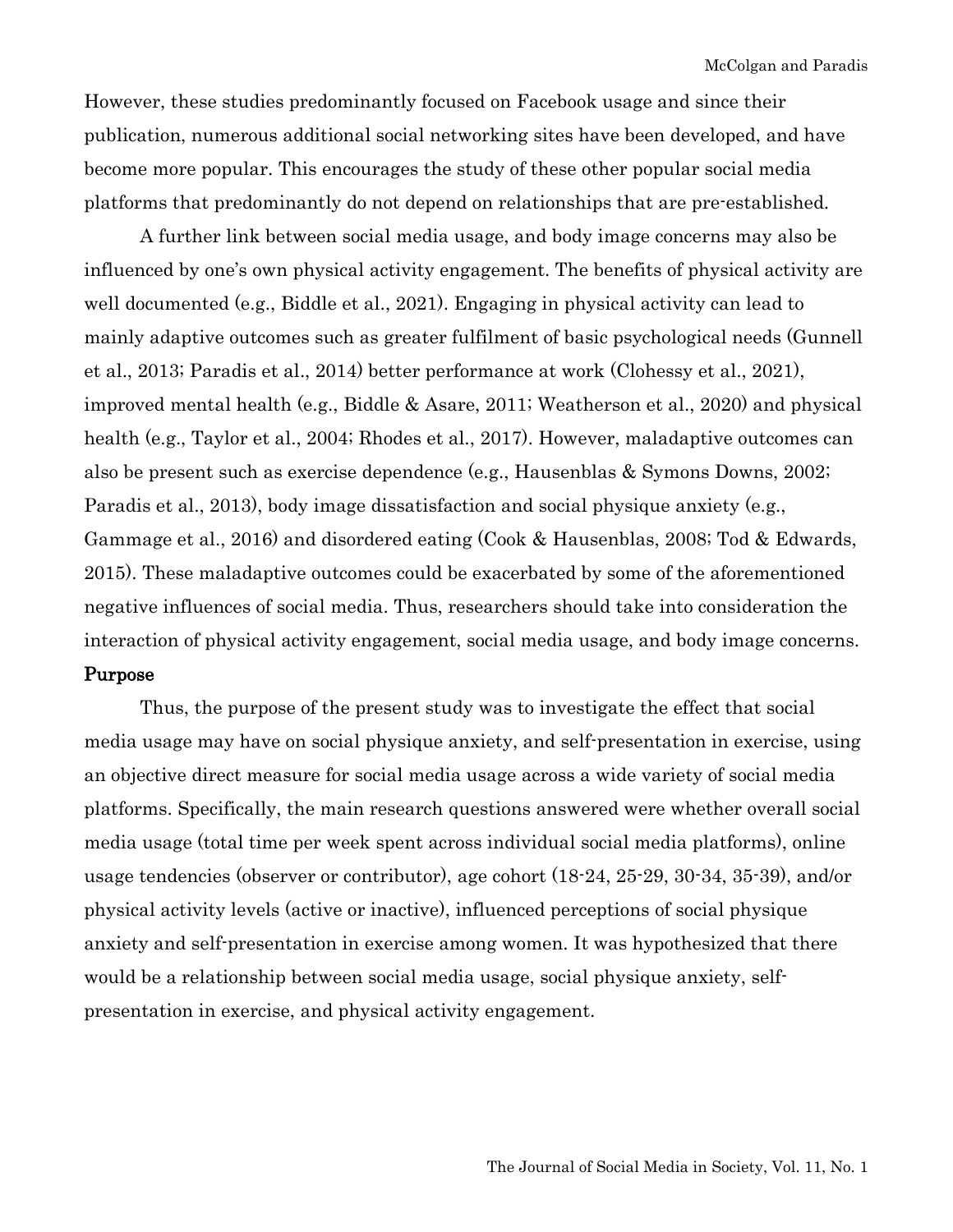Social Media Usage, Physical Activity, Social Physique Anxiety, and Self-Presentation in Exercise Amongst Women

#### **METHODS**

#### Participants

A total of 214 female adults (18-39 years of age) were recruited through online methods. This age bracket encompasses both Generation Y and Generation Z who were found to be most active in terms of usage (time/week) on the social media platforms being examined within the study (i.e., Facebook, Twitter, Instagram, Snapchat, and Tik Tok; Nwokeabia, 2019). The total of 214 women completed the online survey. However, a final usable sample of 155 was retained who were those that completed both the online survey and also returned their social media usage data tracking (72% completion rate). Of the usable sample group ( $n = 155$ ), 69% ( $n = 106$ ) were 18-24 years old, 15% ( $n = 23$ ) were 25-29 years old, 7% ( $n = 11$ ) were 30-34 years old, and 9% ( $n = 14$ ) were 35-39 years old.

#### Procedure

Ethical approval was granted from the University Research Ethics Committee. Information in relation to the present study and its inclusion criteria were distributed across social media platforms (Twitter, Instagram, and Facebook) to recruit participants to participate in the study. The survey was shared electronically via SurveyMonkey on the aforementioned social media platforms. Completion of the survey took ~15 minutes.

A random sample of participants were recruited online. Participants could access the survey through the provided link posted and shared online. All participants provided informed consent before completing the surveys. Participants were also informed that a direct measure of their social media usage time and tendencies would be tracked and required to be returned along with completion of the survey. All participants used at least one of the platforms being examined (Twitter, Facebook, Snapchat, Instagram, and TikTok) on their android or iOS device. This screen time monitoring measure is built into all iOS devices. However, those participants who used Android devices were asked to download a time usage app known as 'MyPhoneTime'. Both measures provided in-depth data across any given seven days, detailing the duration of time spent on each application that is downloaded to the device. Finally, all participants were asked to send a screenshot of their screen time usage over a stated seven-day period to the researcher's email address that was provided in the participant letter of information.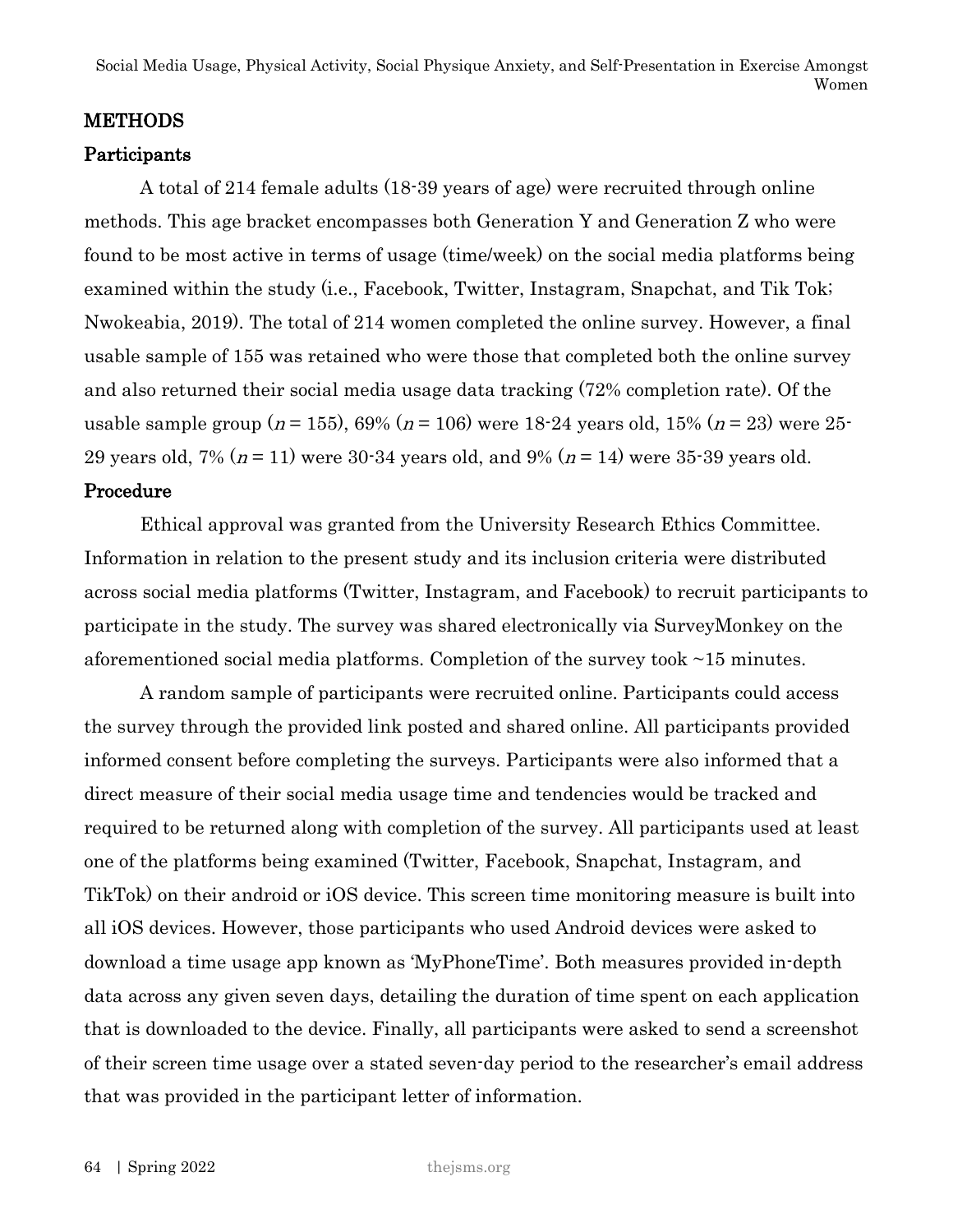#### Measures

Social Physique Anxiety Scale (SPA). The 9-item Social Physique Anxiety Scale (Hart et al., 1989) was used to assess the levels of social physique anxiety. Responses for this measure were reported on a 5-point Likert-type scale ranging from 1 (not at all) to 5 (extremely). All scores were summed and the mean scores for each participant were calculated. Higher scores on this scale indicated a higher likelihood to avoid situations in which your physique can be scrutinized or judged. Both item 5 and item 8 were reverse scored. The Cronbach's alpha value was .74 for a unidimensional scale respectively.

Self-Presentation in Exercise Questionnaire (SPE). The 14-item Self-Presentation in Exercise Questionnaire (Conroy et al., 2000) consists of a two-component model of impression management within the context of exercise. These components are Impression Motivation (development of a desirable public identity) and Impression Construction (the alteration of behavior to influence others' impressions of them) which are influenced by social image. Responses are provided on a 6-point Likert-type scale ranging from 1 (strongly disagree) to 6 (strongly agree). The responses were split into their respective components, summed and the mean scores were calculated for each participant. Higher scores in the Impression Motivation component indicated higher levels of desire to appear fit and healthy whereas higher scores in the Impression Construction component indicated higher levels of behavior alteration in order to influence others impression of them. Item 6 was reverse scored. The Cronbach's alpha values were .77 for Impression Motivation and .84 for Impression Construction, respectively.

Social Media Usage (SMU). In order to objectively and directly measure the duration of time spent on social media platforms, all participants were asked to report back to the researcher with an email including a screenshot of their recorded screen-time usage for an agreed upon testing period of seven days. For those participants with iOS devices, a detailed breakdown of time spent on each social media application was a built-in software located in the phone settings. All other Android device users were asked to download an app called 'MyPhoneTime', a time management and productivity monitoring app developed by Smarter Time. Once downloaded, this app ran in the background of the device and recorded the duration of time the user spends on social media apps. All time usage data for each social media platform examined (i.e., Facebook, Twitter, Snapchat,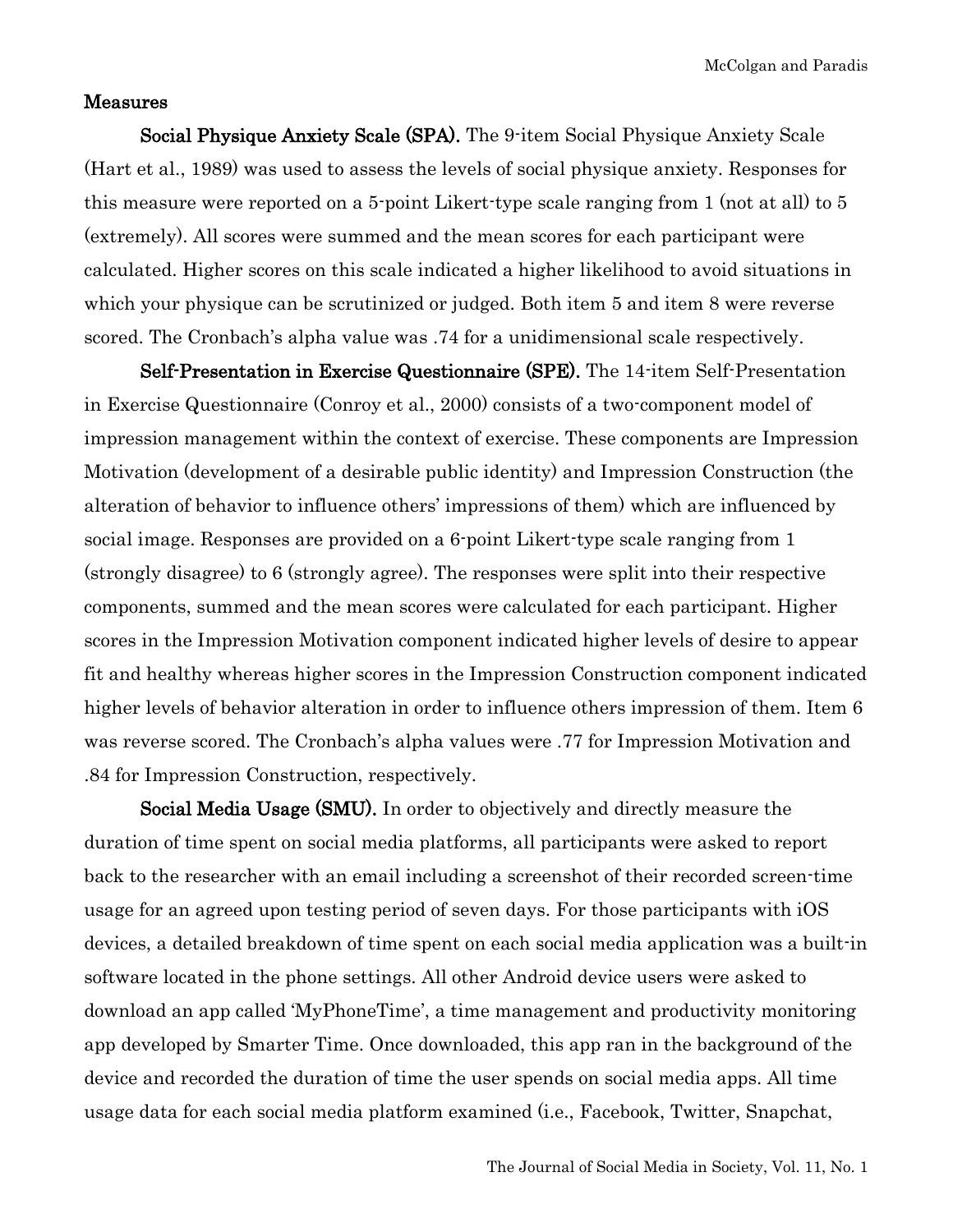Facebook, and TikTok) was manipulated to be expressed in total minutes/week spent on each platform, as well as overall total time spent across all platforms through summation of all platform times and labelled Overall Social Media (OSM).

**Physical Activity (PA).** Physical Activity levels were measured with a simple selfreport dichotomous style questionnaire. Participants were presented with a direct definition of the weekly physical activity guidelines for adults sourced from the UK Chief Medical Officers Guidelines for Physical Activity (2019). Participants were asked to either agree or disagree on whether they felt they met the following guidelines:

'Each week, adults should accumulate at least 150 minutes (2.5 hours) of moderate intensity activity (such as brisk walking or cycling); or 75 minutes (1.25 hours) of vigorous intensity activity (such as running); or even shorter durations of very vigorous intensity activity (such as sprinting or stair climbing); or a combination of moderate, vigorous, and very vigorous intensity activity.' (UK Chief Medical Officers Physical Activity Guidelines, 2019).

Online Usage Tendencies (OUT). Social Media Usage Tendencies were measured through a dichotomous style self-report questionnaire in which participants were asked to agree with the statement that best describes their presence on social media platforms to determine if they were more of an observer or a contributor in their usage tendencies.

Statement 1 (Observer): 'I describe myself as a browser across many if not all social media platforms. I find myself often scrolling through these platforms offering little to no interactions, aside from perhaps "liking" but rarely, commenting and/or posting. I am more of an observer than a contributor.'

Statement 2 (Contributor): 'I describe myself as an interactive user across many if not all of my social media platforms. I enjoy posting and/or commenting, in addition to 'liking' other peoples' content on many if not all social media platforms that I am part of and appreciate when others react the same to the content that I post. I am more of a contributor than an observer.'

# Data Analysis

Data Screening and Cleaning. Data analysis was conducted using SPSS version 25.0 for Windows (IBM Corp, 2017). All data were examined for missing values and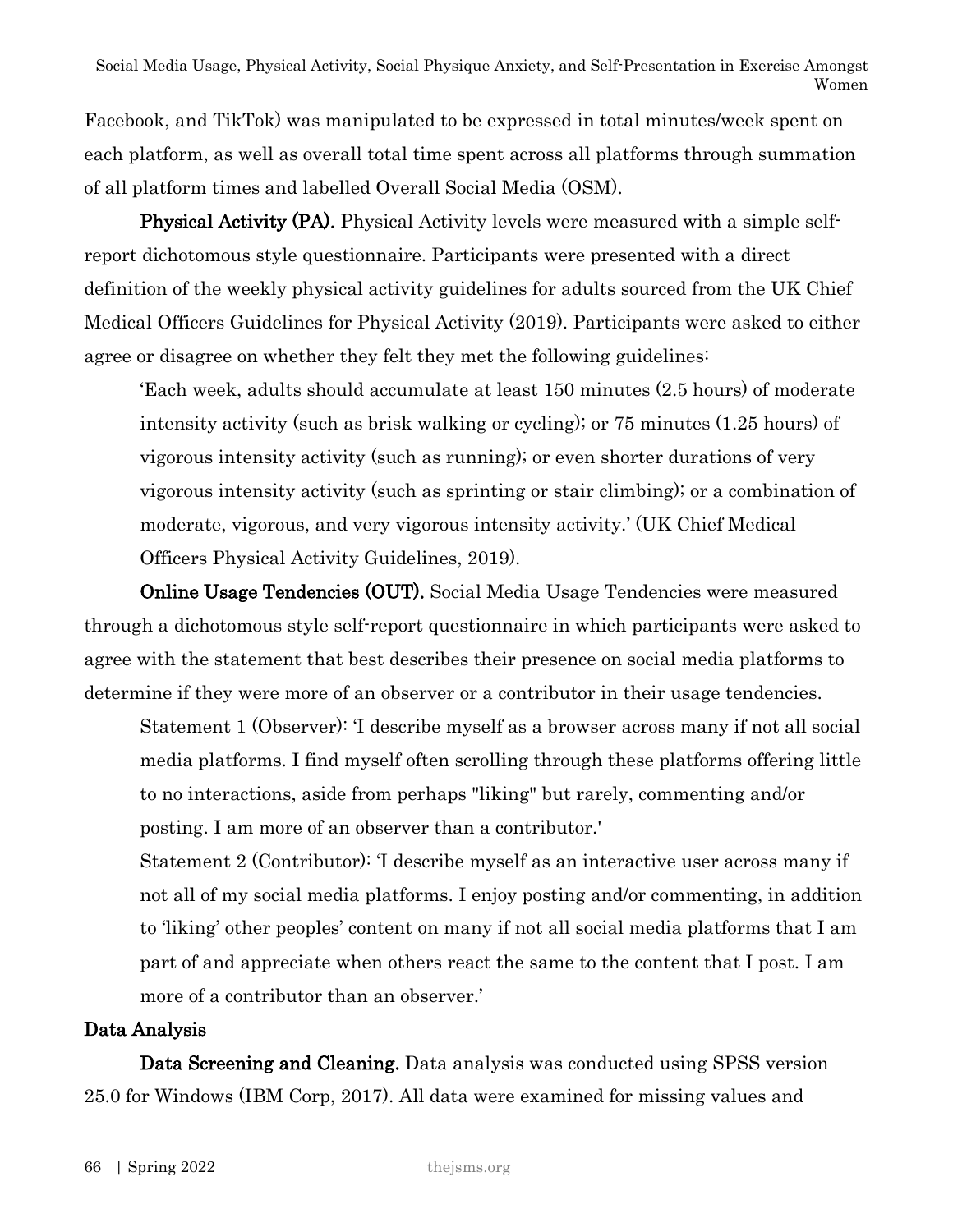accuracy. Descriptive statistics were conducted for all variables to check for significant outliers. Overall, no significant outliers were identified. An ANOVA was performed to assess for differences in each dependent variable (SPA, SPEQIM, & SPEQIC) among independent grouping variables (Social Media Usage, Age Cohorts, PA Levels, Observer/Contributor). In addition, paired samples t-tests were performed for each of the social media platforms included (Facebook, Twitter, Instagram, Snapchat, and TikTok) to assess for any significant differences in mean usage time between the social media platforms. Assumptions of independence, measurement, homogeneity of variance, and normality were tested and satisfied.

#### RESULTS

#### Descriptive Statistics

Descriptive statistics pertaining to Social Physique Anxiety and the Self-Presentation in Exercise dimensions of Impression Motivation and Impression Construction within the study can be found in Table 1. Furthermore, descriptive statistics in relation to social media usage can be found in Table 2. Bivariate correlations were assessed to evaluate whether statistically significant relationships were shared between the study dependent variables (SPA, SPEIM, & SPEIC) and independent variables (OSM and total times across all platforms examined), which are found in Table 3. Finally, results of paired samples t-tests comparing the means of usage time between social media platforms are found in Table 4.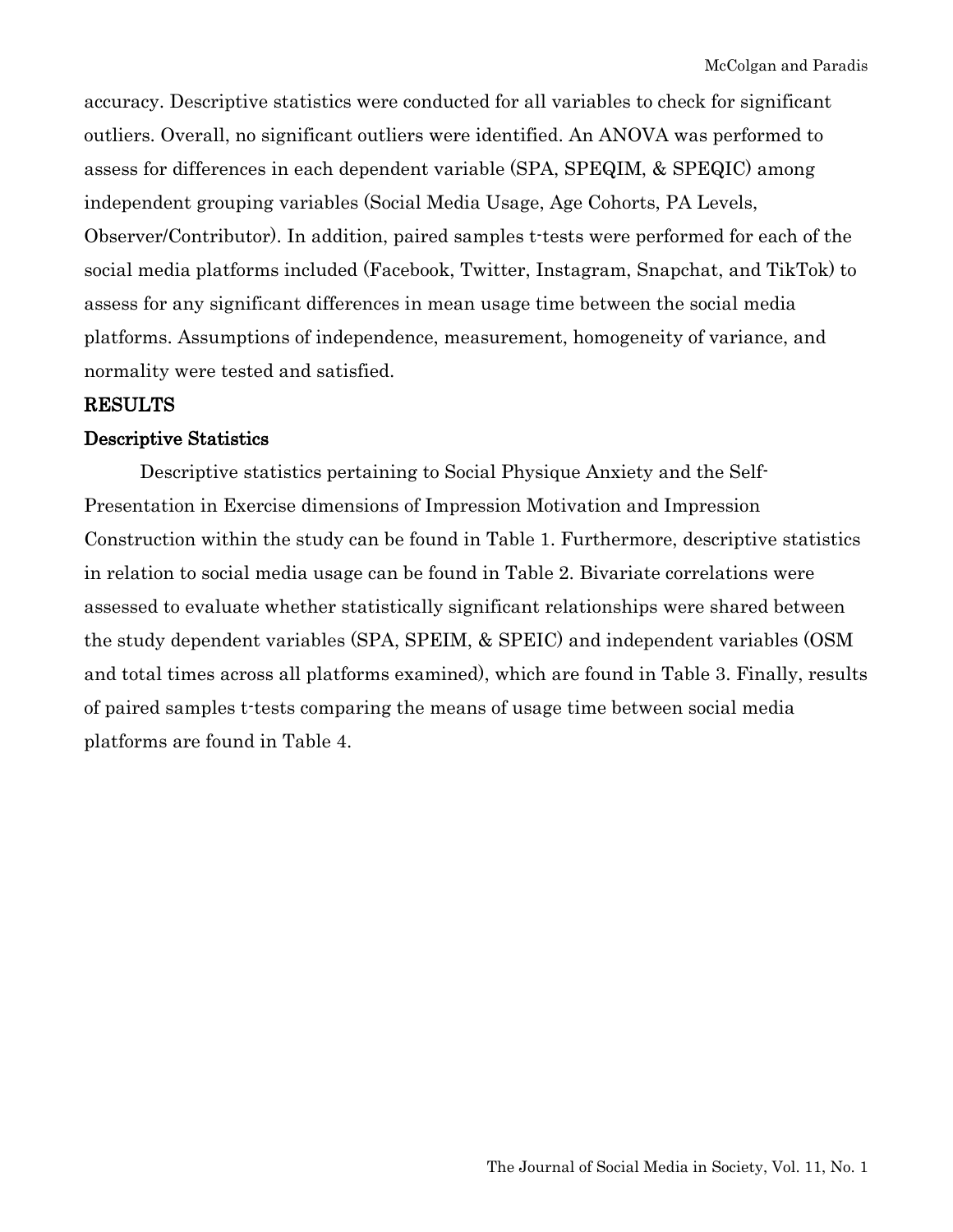Social Media Usage, Physical Activity, Social Physique Anxiety, and Self-Presentation in Exercise Amongst Women

# Table 1

|                     |       | SPA  |     |      | SPE(IM) | SPA(IC) |      |  |
|---------------------|-------|------|-----|------|---------|---------|------|--|
|                     |       | M    | SD  | M    | SD      | M       | SD   |  |
| Overall Sample      |       | 3.44 | .48 | 3.99 | .84     | 2.22    | .88  |  |
| Age                 | 18-24 | 3.47 | .47 | 4.07 | .78     | 2.28    | .93  |  |
|                     | 25-29 | 3.38 | .41 | 3.99 | .83     | 2.17    | .72  |  |
|                     | 30-34 | 3.31 | .44 | 3.34 | 1.15    | 1.96    | 1.01 |  |
|                     | 35-39 | 3.26 | .65 | 3.83 | .83     | 2.02    | .60  |  |
| Observer            |       | 3.44 | .51 | 3.88 | .94     | 2.12    | .84  |  |
| Contributor         |       | 3.41 | .46 | 4.07 | .73     | 2.30    | .91  |  |
| Physically Active   |       | 3.44 | .43 | 4.15 | .82     | 2.31    | .89  |  |
| Physically Inactive |       | 3.40 | .57 | 3.70 | .79     | 2.05    | .85  |  |

Descriptive Statistics of Social Physique Anxiety and Self-Presentation Among Women

*Note.*  $n = 155$ ; SPA: Social Physique Anxiety scored on 1-5 scale; IM: Impression Motivation and IC: Impression Construction scored on 1-6 scale; SPA = Social Physique Anxiety;  $SPE(IM)$  = Self-Presentation in Exercise Impression Motivation;  $SPE(IC)$  = Self-Presentation in Exercise Impression Construct.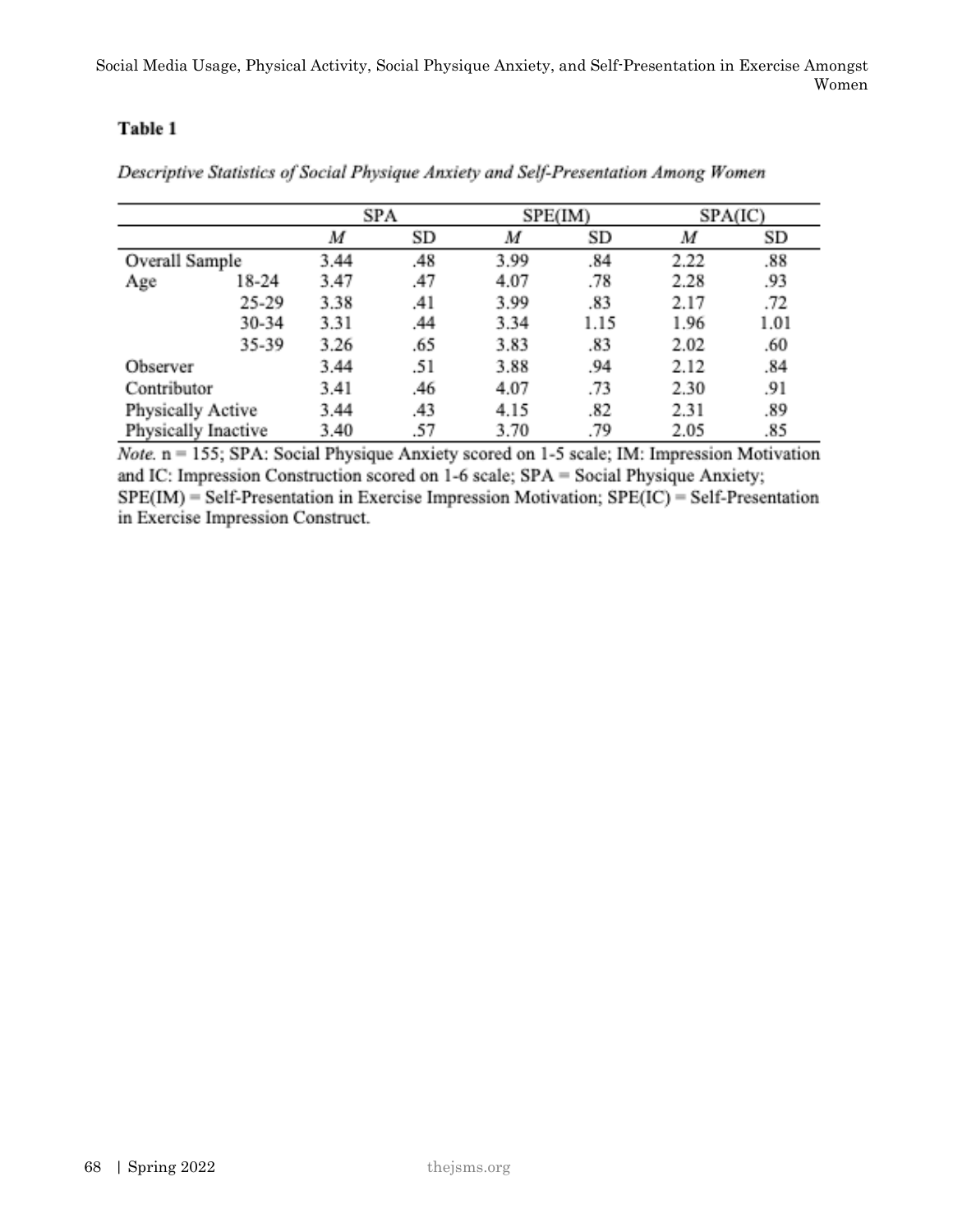#### Table 2

|                                 | Overall Social<br>Media Usage |        | Facebook<br>Usage |        | Instagram<br>Usage |        | Twitter<br>Usage |        | Snapchat<br>Usage |        | Jakobski<br>Usage |        |
|---------------------------------|-------------------------------|--------|-------------------|--------|--------------------|--------|------------------|--------|-------------------|--------|-------------------|--------|
|                                 | M                             | SD     | M                 | SD     | $\boldsymbol{M}$   | SD     | M                | SD     | M                 | SD     | M                 | SD     |
| Full<br>Sample<br>$(n - 155)$   | 207.97                        | 587.45 | 321.10            | 333.02 | 387.54             | 258.87 | 56.41            | 118.38 | 280.68            | 231.99 | 166.12            | 242.52 |
| Age<br>$18 - 24$<br>$(n - 106)$ | 1295.77                       | 543.23 | 256.08            | 194.81 | 432.81             | 237.43 | 61.38            | 115.83 | 342.73            | 349.62 | 209.56            | 349.62 |
| Age<br>$25 - 29$<br>$(n-23)$    | 851.70                        | 466.15 | 228.96            | 164.21 | 377.96             | 295.79 | 63.09            | 111.72 | 106.13            | 92.31  | 77.39             | 123.94 |
| Age<br>30-34<br>$(n - 11)$      | 1337.91                       | 863.67 | 46.27             | 777.21 | 323.00             | 303.39 | 12.00            | 28.95  | 212.09            | 298.92 | 48.27             | 107.42 |
| Age<br>35-39<br>$(n-14)$        | 1025.57                       | 631.56 | 630.64            | 427.46 | 111.21             | 109.12 | 53.50            | 182.48 | 151.57            | 206.26 | 78.71             | 194.49 |
| Observer<br>$(n = 84)$          | 1304.04                       | 550.27 | 326.92            | 303.49 | 420.65             | 266.09 | 44.66            | 74.55  | 311.75            | 373.42 | 205.30            | 269.85 |
| Contributor<br>$(n - 71)$       | 1125.65                       | 608.74 | 316.12            | 358.10 | 359.22             | 250.67 | 68.28            | 145.65 | 254.11            | 269.93 | 132.21            | 211.96 |
| Active<br>$(n - 98)$            | 1174.09                       | 573.58 | 267.60            | 251.14 | 417.95             | 262.82 | 64.70            | 131.02 | 291.37            | 298.06 | 137.53            | 218.58 |
| Inactive<br>$(n - 56)$          | 1267.05                       | 611.69 | 414.71            | 428.07 | 334.32             | 245.09 | 44.59            | 92.48  | 261.98            | 362.18 | 215.66            | 274.25 |

#### Descriptive Statistics of Overall Social Media Usage and Different Social Media Platforms

Note.  $M$  = Mean time usage (in minutes);  $SD$  = Standard Deviation (in minutes)  $(')$  = Number of Participants included in subgroup/variable.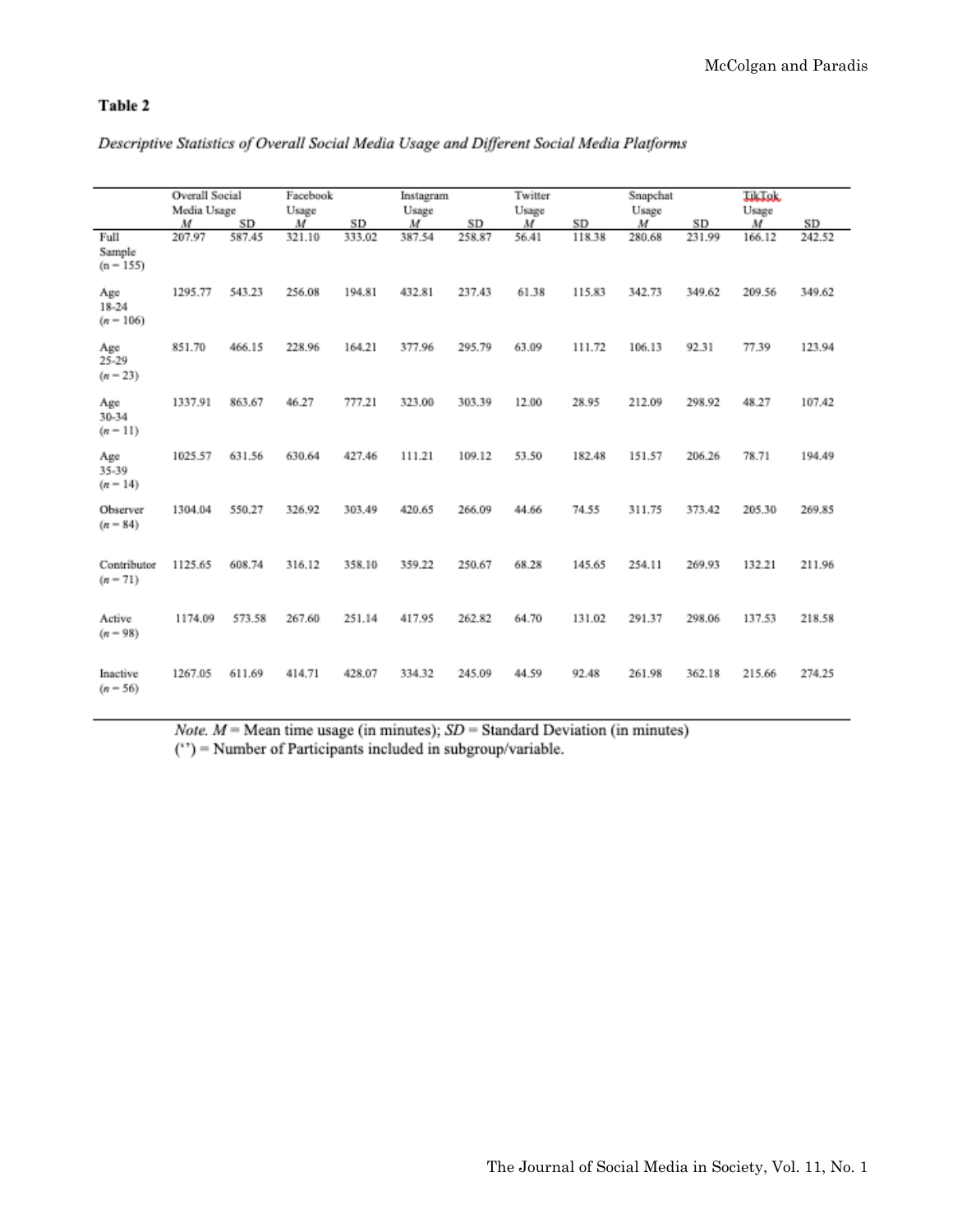#### Table 3

|               | SPAS    | IM       | IC       | Age      | O/C     | PA      | SM       | FB       | Insta    | Twit   | Snap    | Johns   |
|---------------|---------|----------|----------|----------|---------|---------|----------|----------|----------|--------|---------|---------|
| <b>SPAS</b>   | ٠       | $-.01$   | $-.01$   | $-.15$   | .03     | .04     | $-.10$   | $-.09$   | $-.09$   | .04    | $-.04$  | .01     |
| IM            | $-.01$  |          | $.56***$ | $-17**$  | $-.12$  | $-25**$ | .05      | $-.05$   | .04      | $.17*$ | .12     | $-.08$  |
| IC            | $-.01$  | $.56***$ | ×,       | $-.11$   | $-.10$  | .15     | .05      | .04      | .06      | .13    | $-.01$  | -.05    |
| Age           | $-.15$  | $-.17*$  | $-.11$   | ٠        | $-.11$  | .01     | $-.15$   | $.41***$ | $.35***$ | $-.06$ | $-23**$ | $-23**$ |
| O/C           | .03     | $-.12$   | $-.10$   | $-.11$   | ٠       | $-.17*$ | .15      | .02      | .12      | $-.10$ | .09     | .15     |
| PА            | .04     | $-25**$  | .15      | .01      | $-.17*$ |         | $-.08$   | $-21**$  | .16      | .08    | .04     | $-.16$  |
| SM            | $-.10$  | .05      | .05      | $-.15$   | .15     | $-.08$  | ٠        | $.39**$  | .48      | $.18*$ | $.59**$ | $.51**$ |
| FB            | $-.08$  | $-.05$   | .04      | $.41***$ | .02     | $-21**$ | $.39**$  |          | $-.16$   | $-.11$ | $-.10$  | $-.06$  |
| Insta         | $-0.09$ | .04      | .06      | $-35**$  | .12     | .16     | .48      | $-.16$   | ٠        | .11    | .10     | .12     |
| Twit          | .04     | .17      | .13      | $-.06$   | $-.10$  | .08     | $.18*$   | -.11     | .11      | ×,     | .00.    | $-.01$  |
| Snap          | $-.04$  | .11      | $-.01$   | $.23**$  | .09     | .04     | $.59**$  | $-.10$   | .10      | .000   | $\cdot$ | .14     |
| <b>Julian</b> | .01     | $-.08$   | $-.05$   | $.23**$  | .15     | $-.16$  | $.51***$ | $-06$    | .12      | $-.01$ | .14     | ٠       |

Bivariate Correlations between all Study Variables

Note: \*\* Correlation is significant at .01 level (two-tailed);

\* Correlation is significant at .05 level (two-tailed)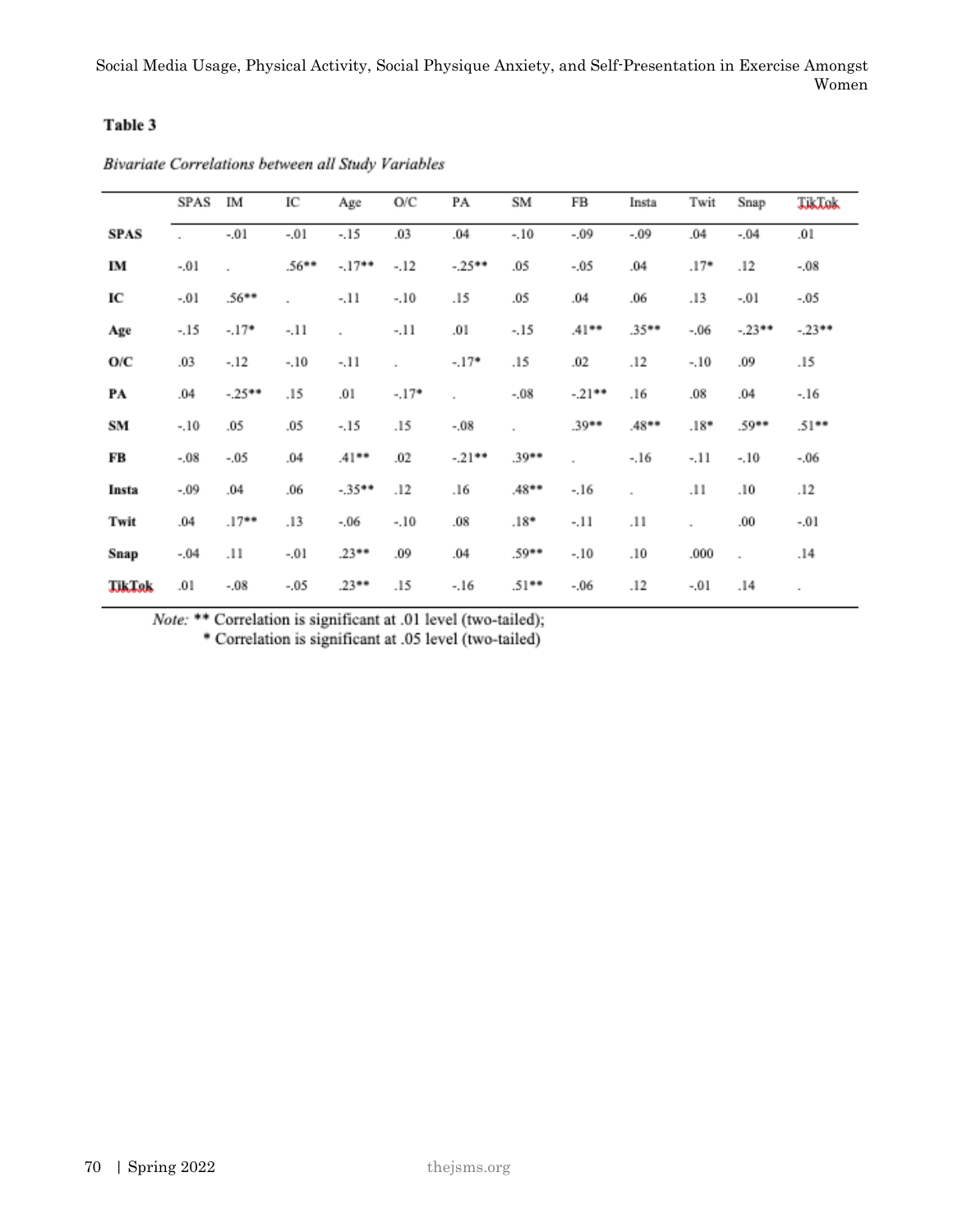| Item                 | Mean      | Standard Deviation (SD) | t       | df  | p       |
|----------------------|-----------|-------------------------|---------|-----|---------|
|                      | Diff.     |                         |         |     |         |
| Facebook & Instagram | $-66.44$  | 452.72                  | $-1.82$ | 153 | .071    |
| Facebook & Twitter   | 263.71    | 365.89                  | 8.94    | 153 | > 0.001 |
| Facebook & Snapchat  | 40.42     | 484.71                  | 1.04    | 153 | .302    |
| Facebook & TikTok    | 151.03    | 421.43                  | 4.43    | 152 | > 0.001 |
| Instagram & Twitter  | 330.15    | 272.56                  | 15.03   | 153 | > 0.001 |
| Instagram & Snapchat | 106.86    | 391.74                  | 3.39    | 153 | > 0.001 |
| Instagram & TikTok   | 220.88    | 333.43                  | 8.19    | 152 | > 0.001 |
| Twitter & Snapchat   | $-223.29$ | 343.17                  | $-8.08$ | 153 | > 0.001 |
| Twitter & TikTok     | $-108.93$ | 270.70                  | -4.98   | 152 | > 0.001 |
| Snapchat & TikTok    | 115.82    | 375.00                  | 3.82    | 152 | > 0.001 |

#### Table 4

Paired Samples t-tests Comparing Time Usage between Different Social Media Platforms

#### Differences in Overall Social Media Usage, Social Physique Anxiety, and Self Presentation

There were no statistically significant relationships found between overall social media usage and Social Physique Anxiety;  $r(150) = -0.097$ ,  $p = 0.233$ , Impression Motivation;  $r(151) = .49, p = .551,$  and Impression Construction;  $r(151) = .054, p = .506$ . However, the bivariate correlations revealed a statistically significant relationship between Impression Motivation and Twitter usage;  $r(151) = .169$ ,  $p = .036$ . A median split was performed on Twitter time usage (*Median* = 80.00 minutes) in order to categorize usage as either high or low (high = above the median; low = below the median).

A one-way ANOVA was performed which revealed a statistically significant difference between high and low Twitter usage and Impression Motivation scores;  $F(1,151)$ = 3.80, p = .050,  $\eta^2$  = .03; High Twitter usage (M = 210.29 minutes, SD = 177.580); Low Twitter usage  $(M = 12.81$  minutes,  $SD = 24.313$ .

#### Age Differences in Social Physique Anxiety and Self-Presentation

A one-way ANOVA was performed which revealed a statistically significant difference between age groups on Impression Motivation and age;  $r(151) = -168$ ,  $p = .038$ . The ANOVA revealed a statistically significant difference between age groups and Impression Motivation score;  $F(3,149) = 2.85$ , p = .039,  $\eta^2 = 0.05$ . A post-hoc Bonferroni test was conducted to confirm the difference between age groups;  $18-24$  year-olds ( $M = 4.07$ ,  $SD$ )  $=$  .78); 30-34 year-olds (*M* = 3.34, *SD* = 1.15).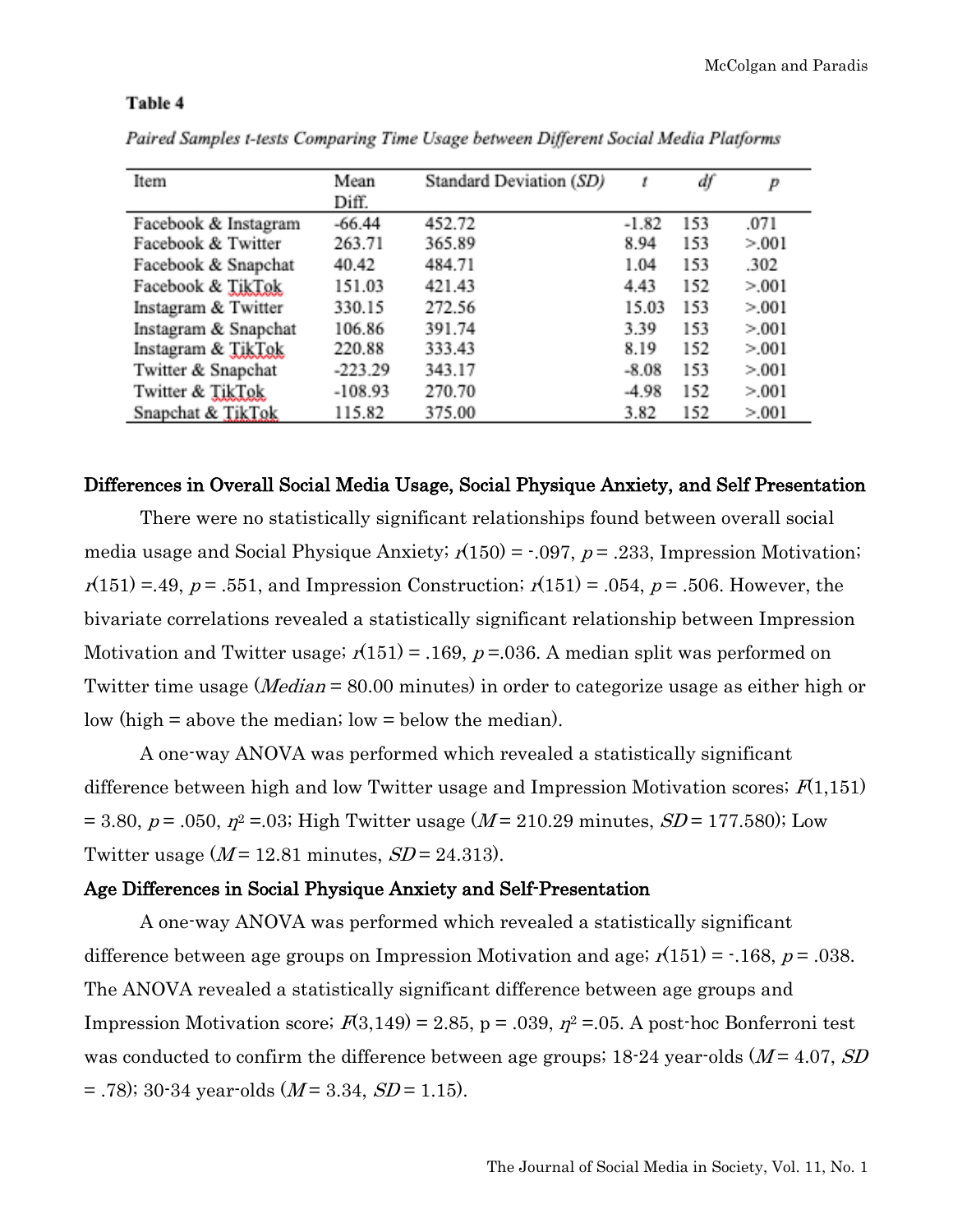# Observer/Contributor

Through dichotomous self-report methods, participants reported on their social media online usage tendencies with 54% reporting to identify as an observer while using their social media platforms with 46% identifying as a contributor while using their social media. When examining this in regard to age, a relatively even split for the age bracket 18-24 was found as 51% claimed to be observers, and 49% identified as contributors. For of the participants aged between 25-29, 58% identified as observers and 42% claimed to be contributors. As for the 30-34 age bracket, 55% reported as observers and 45% reported as contributors. Thus, the distribution of observers and contributors was found to be fairly equal between those age groups between 18-34, however, greater discrepancy was found with those within the 35-39 age bracket where 71% identified as observers and only 29% as contributors.

# Observer/Contributor Differences in Social Physique Anxiety and Self-Presentation

ANOVAs revealed that there were no statistically significant differences between those who claimed to be observers and contributors in relation to levels of Social Physique Anxiety;  $F(1,149) = .119$ ,  $p = .648$ , and Self-Presentation in Exercise; Impression Motivation;  $F(1,149) = 1.592$ ,  $p = .209$ , Impression Construction;  $F(1,149) = 1.789$ ,  $p = .183$ .

# Observer/Contributor Differences in Social Media Usage/Platforms

Likewise, ANOVAs showed no statistically significant differences between observers and contributors in relation to their overall social media usage;  $F(1,152) = 3.589$ ,  $p = .060$ and all platforms examined within the study. Facebook:  $F(1,152) = .040, p = .842;$ Snapchat:  $F(1,152) = 1.228$ ,  $p = .270$ ; Instagram:  $F(1,152) = 2.171$ ,  $p = .143$ ; Twitter:  $F(1,126) = 1.524$ ,  $p = .119$ ; and Tiktok:  $F(1,132) = 3.513$ ,  $p = .068$ .

# Physical Activity Levels

Through a self-report dichotomous response questionnaire regarding physical activity levels, it was found that the majority of the participants (63%) felt that they met the UK Chief Medical Officers Weekly Physical Activity Guidelines with the remainder of participants (36%) feeling they did not meet these guidelines. On examining each age group in relation to this topic, it was found that of those aged between 18-24, 61% reported to believe they meet the weekly physical activity guidelines, with 39% claiming to not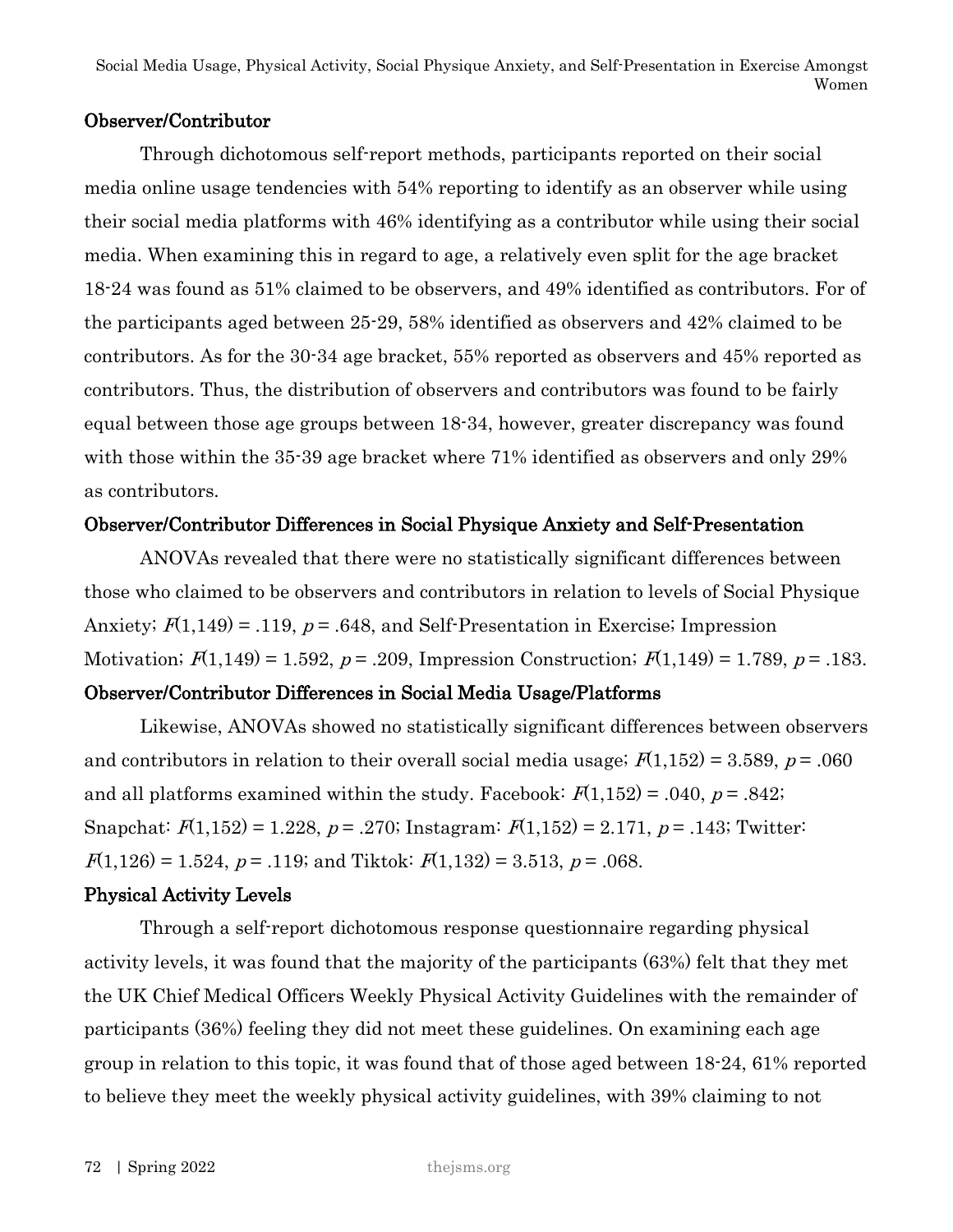meet the guidelines. Of those aged between 25-29 years of age, 78% reported they met the guidelines, while 22% reported they did not meet them. Of those aged 30-34 years old, 63% of women reported that they met the guidelines, with 37% reported not meeting them. Finally, of women aged between 35-39, 57% reported they met the guidelines, while 42% reported not meeting them.

#### Physical Activity Level Differences in Social Physique Anxiety and Self-Presentation

A statistically significant relationship was also shared between Impression Motivation and Physical Activity levels;  $r(151) = -0.254$ ,  $p = 0.002$ . An ANOVA also found that there was a statistically significant difference between physical activity levels on Impression Motivation scores;  $F(1,151) = 10.42$ ,  $p = .002$ ,  $p^2 = .07$ ; Active (M = 4.15, SD = .82); Inactive  $(M = 3.71, SD = .78)$ .

#### Physical Activity Level Differences in Social Media Usage/Platforms

An ANOVA also revealed a statistically significant difference between Observers and Contributors in their physical activity levels,  $F(1,143) = 4.382$ ,  $p = .039$ . Statistically significant relationships were also shared between physical activity levels and those who identified as observers in their online usage tendencies;  $r(152) = -167$ ,  $p = .038$ . and Facebook time usage;  $r(152) = -0.213$ ,  $p = 0.008$ .

#### **DISCUSSION**

The purpose of the present study was to investigate the effect of overall social media usage may have on social physique anxiety and self-presentation in exercise among women using an objective direct measure for social media usage across a wide variety of social media platforms. Results of the present study suggest that the overall duration of time spent on social media does not directly influence levels of social physique anxiety and self-presentation in exercise among women. This result somewhat contradicts previous findings stating that increased problematic social networking site usage was associated with decreased self-esteem, life satisfaction, and overall happiness, and increased loneliness and depression (Spraggins, 2009). The findings within the present study partially supports previous findings of a relationship between body image concerns, selfesteem issues, and social media usage (Santarossa & Woodruff, 2017).

Specifically, results within the study indicate that a greater level of Twitter usage was associated with higher levels of Impression Motivation Self-Presentation, that is, the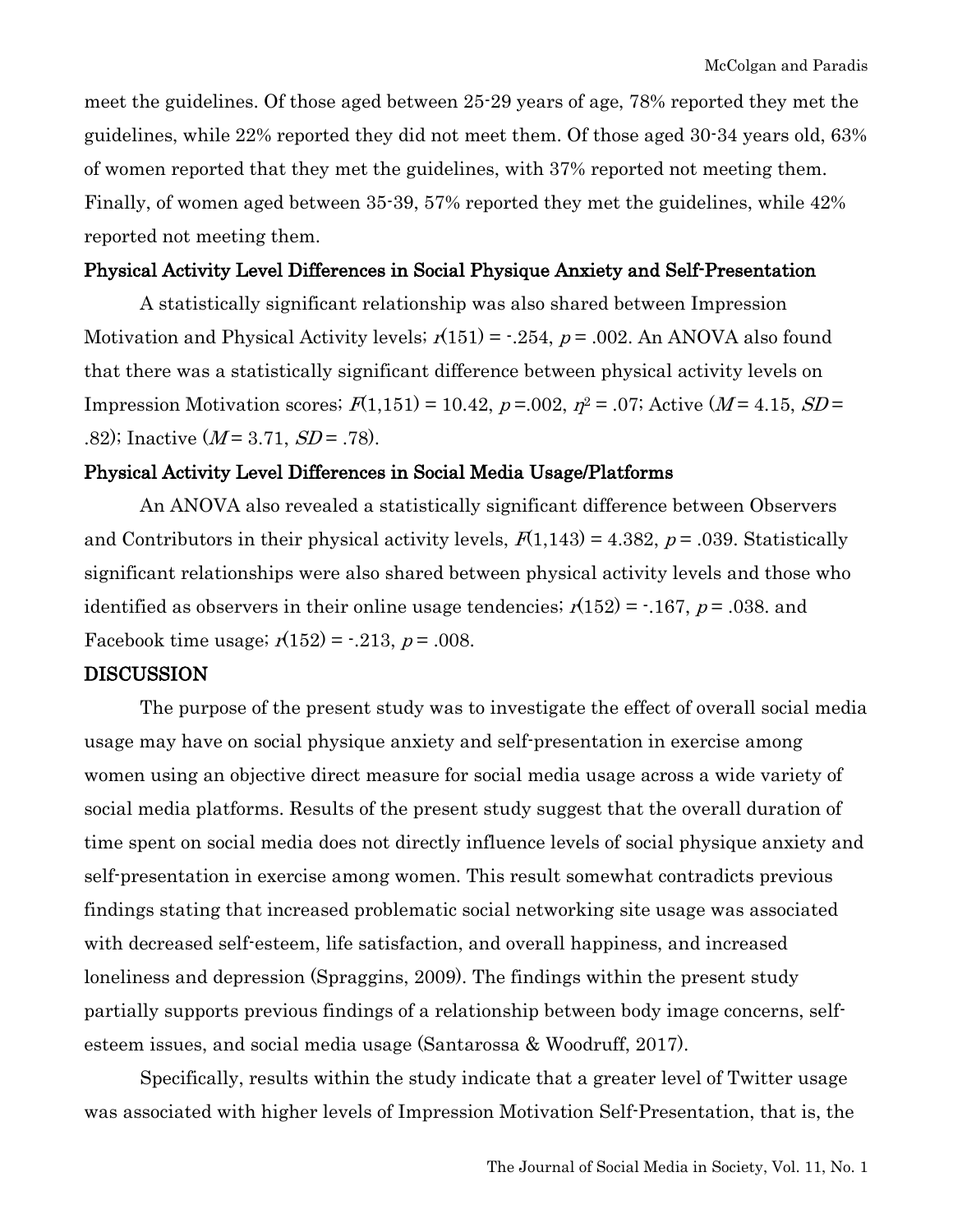desire to appear in a favorable way to avoid scrutiny. This result supports previous findings connecting mass media with maladaptive effects on body image concerns among young women (Bell & Dittmar, 2011). Overall, based on the findings of the present study, the duration of time spent on all social networking sites may not directly influence levels of social physique anxiety and self-presentation in women. However, certain social media sites may be more triggering than others. This also may suggest the degree to which social media acts as a medium for pervasive social pressure to appear a certain way, may be less than that of the influence of peers or family noted in the Sociocultural Model (Stice, 1994).

As there is very little empirical evidence assessing these variables, it is arduous to corroborate the claim associated with these findings without further research in this area. Therefore, the findings of the present study warrant future research into social media usage and its possible relationship with social physique anxiety and self-presentation in women and men.

The specific findings of the present study links Twitter usage and increased physical activity levels with increased prevalence of the Self-Presentation subscale of Impression Motivation also somewhat relates to the findings of Tiggeman and Slater (2014), where time spent on social networking sites (i.e., Facebook and MySpace) was linked with higher levels of dieting. Social networking platforms encourage the creation and spread of culturally induced norms (Jong & Drummond, 2013), where there is a greater chance of social comparison among those who use it. Increased Impression Motivation from higher Twitter usage may be due to the multiple social comparisons that are rife among social media platforms.

Findings from Stice (2001) found that body image concerns led to the desire to change their appearance by means of disordered eating. With that in mind, the findings associated with increased Impression Motivation Self Presentation levels within the present sample could be related to time spent on social media platforms. Results showed that 30-34 year-olds spent the greatest amount of overall time across all social media platforms. When mean comparisons were conducted across all platforms, it was found that 30-34 year-olds used Facebook more frequently than all other age groups, and 25-29 year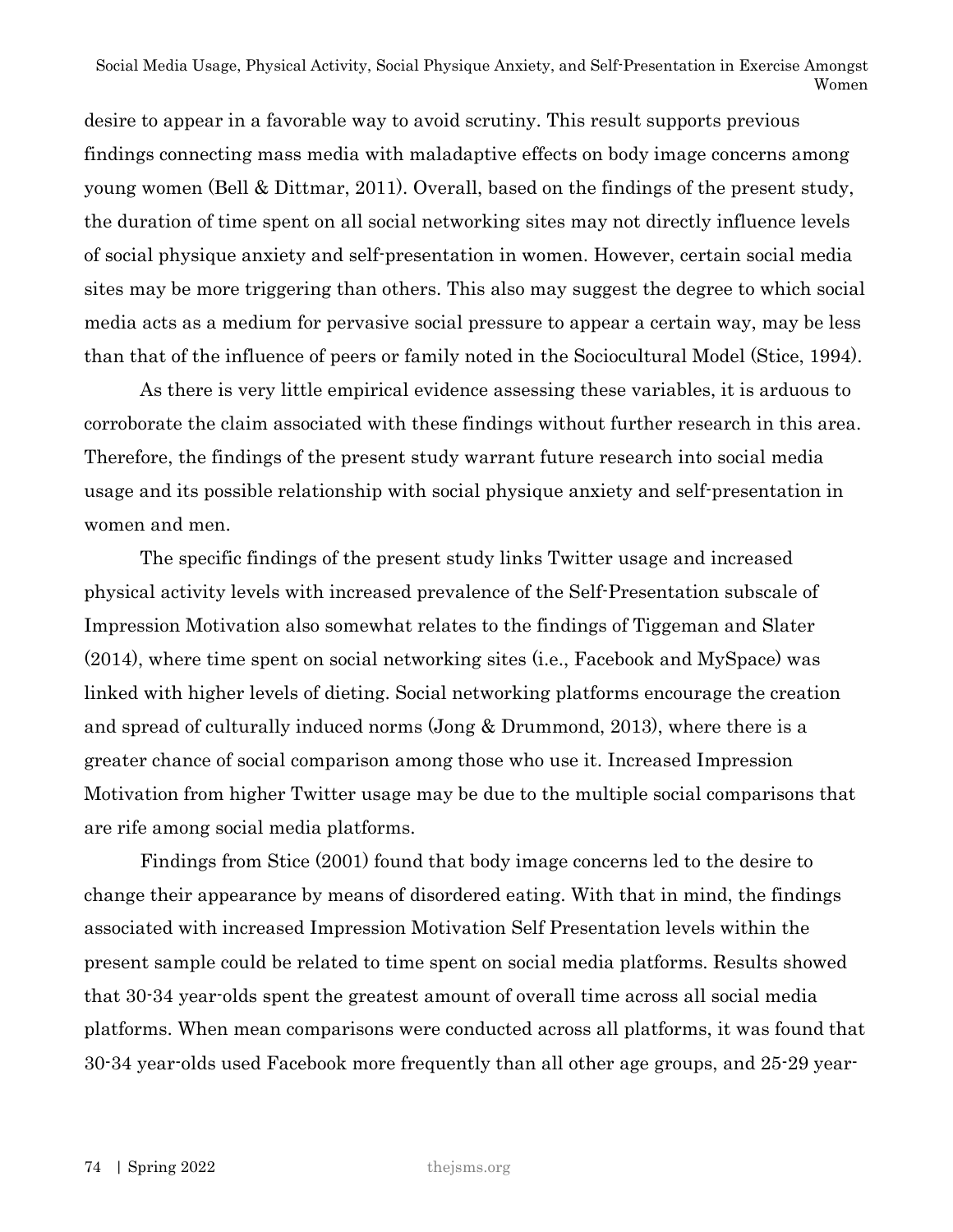olds used Instagram and Twitter more frequently than all other age groups. Finally, 18-24 year-olds used Snapchat and TikTok more frequently in comparison to other age groups. Furthermore, results indicated that Facebook was the most popular social media platform with those participants who were aged 30-34 and 35-39, Instagram was most popular among those aged 25-29, and Snapchat was most popular with those aged 18-24. Finally, Twitter was found to be the least popular platform that was used across all age groups within the sample (see Table 2 for further descriptive statistics on platform usage).

Given that 18-24 year-olds were found to have greater levels of Impression Motivation and higher usage of image driven platforms like Instagram, Snapchat, and TikTok, these users may feel higher levels of body image concerns with the inevitable possibility for social comparison across these platforms. Therefore, as the 18-24 year-olds scored significantly higher on Impression Motivation, they demonstrate the greatest desire to appear healthy.

Those who reported meeting the physical activity guidelines also had greater Impression Motivation scores than those who reported failing to meet these guidelines. Therefore, those who reported to meet the physical activity guidelines also reported higher self-presentational concerns, and thus portraying a higher desire to appear healthy and fit on social media. Furthermore, those who reported to not meet the physical activity guidelines (i.e., were less physically active), also tended to report as observers (i.e., posted less on social media) in their online usage tendencies and used the Facebook platform the most. Contrarily, those who were contributors (i.e., posted more on social media) tended to be more physically active and used the Instagram platform the most.

The findings in the present study concerning self-reported physical activity levels and online usage tendencies (observer/contributor) may expand on the findings within previous research that examined online 'lurking' tendencies (Pempek et al., 2009; Sponcil & Gitimu, 2012). Given that within the current study's findings of observer tendencies (similar to that of lurking tendencies), increased in tandem with lower levels of physical activity, this may act as a mediator for the social media comparison-body image dissatisfaction relationship and therefore gives way for further examination of these variables and the potential relationship they share among women.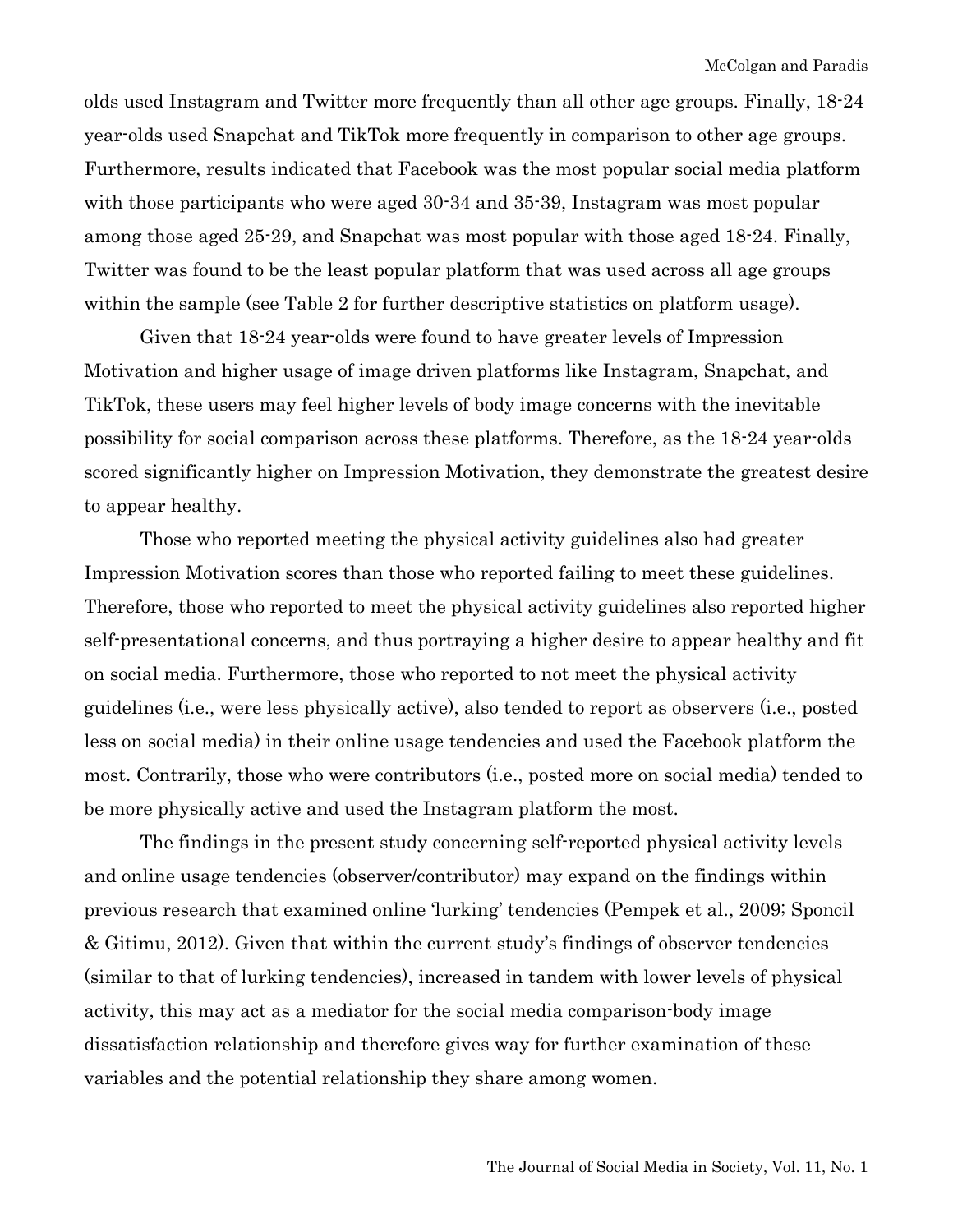One main limitation of the current study was the lack of a direct objective measure of physical activity levels, and instead relying on self-report. This aspect may have induced an element of self-report bias and thus influencing the results based on physical activity levels. However, obtaining a direct measure with participants in a lab setting was not possible due to the restrictions put in place due to the ongoing COVID-19 global pandemic. These restrictions unfortunately altered the way the entire data collection process took place, in that it was modified to a completely online based methodology and thus consisted elements of self-report. Future research should aim to use an objective method of measurement for physical activity levels to improve validity of results.

Although the current research aimed to encompass a wider diversity in age within the sample compared to that of past research (Santarossa & Woodruff, 2017; Uhlir, 2016), through both online and community-based recruitment, the change to an online data collection method across three platforms (Facebook, Twitter, and Instagram) may have contributed to the inability to gather a larger cohort of participants. Of those who took part, the large majority of the participants were represented within the lower range of the age brackets 18-24 and 25-29 with the upper range of the age brackets, 30-34 and 35-39, being under-represented. Demographic information in relation to ethnicity or socioeconomic status was also not collected, which could have provided further insights into the sample. It would be beneficial to attempt to collect this information in order to better understand the diversity, or lack thereof, in the sample which could also provide opportunities for further analysis based on additional demographic factors of social media usage, and how that might influence the study variables of interest.

Despite the strength of using a direct objective measure of social media usage times used in the present study, as was encouraged from previous researchers (Santarossa & Woodruff, 2017; Hummel & Smith, 2015), the specific content that each participant was viewing on each platform was not known due to privacy. Studying the types of content participants engaged with on social media platforms may also be informative, in that the genre and nature of content in which participants are subjected to and the purpose of their online usage (i.e., leisure, employment, marketing, etc.) may be examined and provide further insights into the relationships with the study variables of interest. Thus, future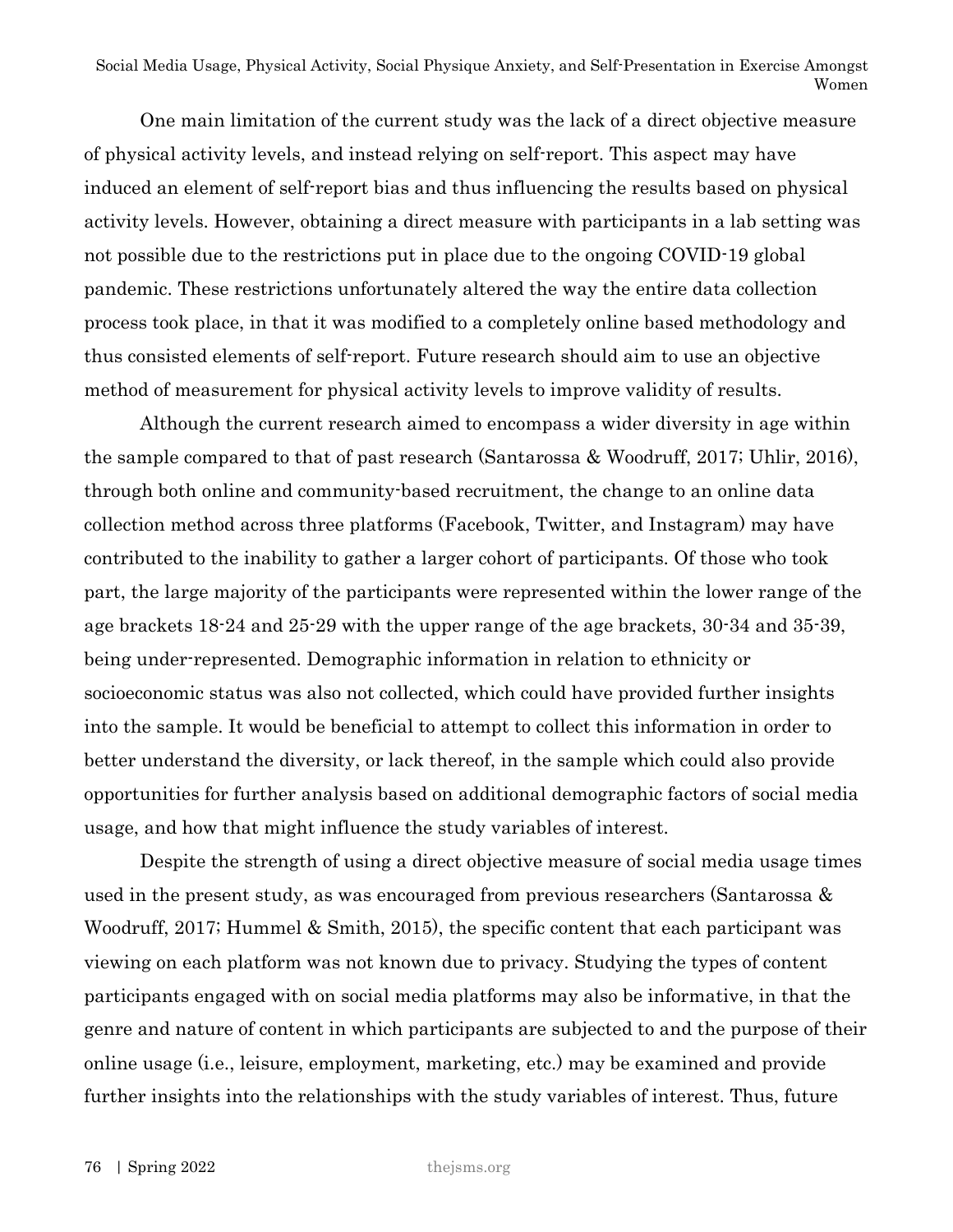researchers may consider a longitudinal study to manipulate exposure to different types of online content where social comparison would thrive, may be warranted. However, consenting participants may engage in a levels of self-selection bias and therefore these results would encounter limitations similar to the self-report bias discussed above.

Finally, social desirability bias may have influenced the way in which participants responded within the Social Physique Anxiety Scale and Self-Presentation in Exercise questionnaires. Given that each measure examines a topic that may be sensitive to social desirability bias, participants may have responded to each scale according to how their answers would be viewed by others, portraying themselves in a more favorable manner rather than giving a truthful answer. In order to overcome this, future research could endeavor to use the social desirability scale (Crowne & Marlowe, 1960). This will allow the researcher to assess whether to include/exclude them from the study.

In conclusion, the present study exhibited that overall social media usage did not have a direct effect on social physique anxiety or self-presentation in exercise among women. However, increased Twitter usage, and being physically active (meeting physical activity guidelines) within the age group of 18-24 year-olds, had significant positive relationships with the Impression Management dimension of Self-Presentation, and therefore, had a higher desire to appear fit and healthy. In addition, in terms of age and social media preferences, image driven social media platforms such as Snapchat, TikTok, and Instagram, were more widely used by those under the age of 30, whereas Facebook was the most popular platform used by those over the age of 30, and Twitter was the least used platform across all age groups. As these more image-oriented platforms were most popular among 18-24 year-olds, they therefore may have contributed to increased levels of Impression Motivation Self-Presentation by means of social comparison.

#### References

- Bair, C. E., Kelly, N. R., Serdar, K. L., & Mazzeo, S. E. (2012). Does the Internet function like magazines? An exploration of image-focused media, eating pathology, and body dissatisfaction. Eating Behaviors, 13, 398–401.
- Bell, B. T., & Dittmar, H. (2011). Does media type matter? The role of identification in adolescent girls' media consumption and the impact of different think-ideal media on body image. Sex Roles, 65, 478-490.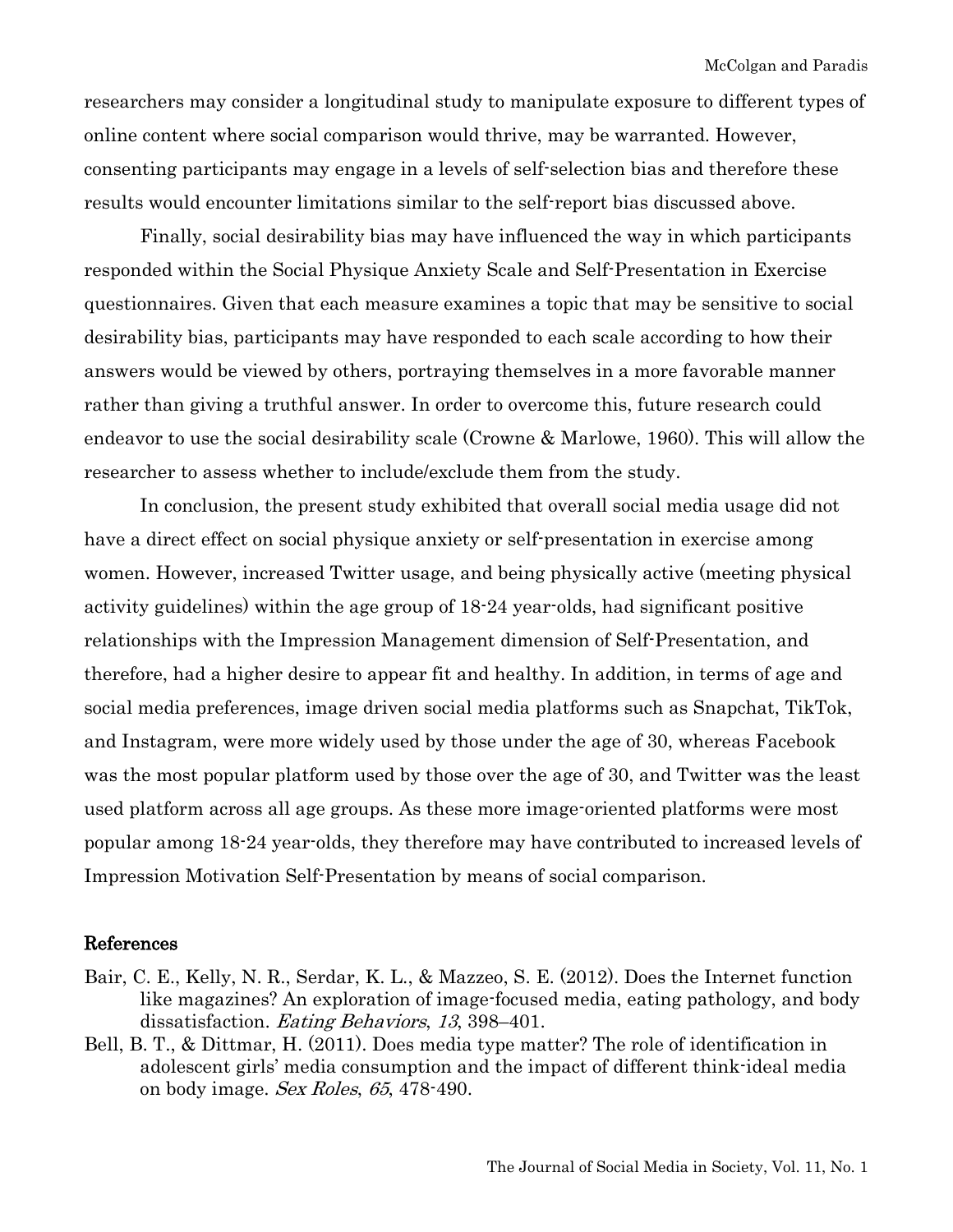- Berry, T. R., & Howe, B. L. (2004). Effects of health-based and appearance-based exercise advertising on exercise attitudes, social physique anxiety and self-presentation in an exercise setting. Social Behaviour and Personality: An International Journal,  $32(1)$ , 1-12.
- Biddle, S. J., & Asare, M. (2011). Physical activity and mental health in children and adolescents: A review of reviews. British Journal of Sports Medicine, 45(11), 886- 895.
- Biddle, S. J., Mutrie, N., Gorely, T., & Faulkner, G. (2021). Psychology of physical activity: Determinants, well-being, and interventions. Routledge.
- Clohessy, T., Whelan, E., & Paradis, K. F. (2021). Does passion for physical activity spillover into performance at work? Examining the direct and indirect effects of passion and life satisfaction on organisational performance and innovativeness, International Journal of Sport and Exercise Psychology, 19(5), 794-814.
- Cook, B. J., & Hausenblas, H. A. (2008). The role of exercise dependence for the relationship between exercise behavior and eating pathology: mediator or moderator?. Journal of Health Psychology, 13(4), 495-502.
- Conroy, D. E., Motl, R. W., & Hall, E. G. (2000). Progress toward construct validations of the Self-Presentation of Exercise Questionnaire (SPEQ). Journal of Sport & Exercise Psychology, 22, 21-38.
- Crowne, D. P., & Marlowe, D. (1960). A new scale of social desirability independent of psychopathology. Journal of Consulting Psychology, 24(4), 349-354.
- Davidson, W. B., & Cotter, P. R. (1991). The relationship between sense of community and subjective well-being: A first look. Journal of Community Psychology, 19, 246–253.
- Department of Health, UK. (2019). Chief Medical Officers' Physical Activity Guidelines— 2019.

Duggan, M., & Brenner, J. (2013). The demographics of social media users—2012. Pew Research Center's Internet & American Life Project. http://pewinternet.org/Reports/2013/Social-media-users.aspx

- Emarketer, (2019). US Social Media Users, by Generation (% of population 2018). https://www.emarketer.com/chart/226029/us-social-media-users-by-generation-2019-of-population
- Franzoi, S. L., & Klaiber, J. R. (2007). Body use and reference group impact: With whom do we compare out bodies? Sex Roles,  $56(3-4)$ ,  $205-214$ .
- Frison, E., & Eggermont, S. (2015). Exploring the relationship between different types of Facebook use, perceived online social support and adolescents' depressed mood. Social Science Computer Review, 34(2), 153-171.
- Gammage, K. L., Drouin, B., & Lamarche, L. (2016). Comparing a yoga class with a resistance exercise class: Effects on body satisfaction and social physique anxiety in university women. *Journal of Physical Activity and Health*, 13(11), 1202-1209.
- Guizzo, F., Canale, N., & Fasoli, F. (2021). Instagram sexualization: When posts make you feel dissatisfied and wanting to change your body. Body Image, 39, 62-67.
- Gunnell, K. E., Crocker, P. R., Wilson, P. M., Mack, D. E., & Zumbo, B. D. (2013). Psychological need satisfaction and thwarting: A test of basic psychological needs theory in physical activity contexts. Psychology of Sport and Exercise, 14(5), 599-607.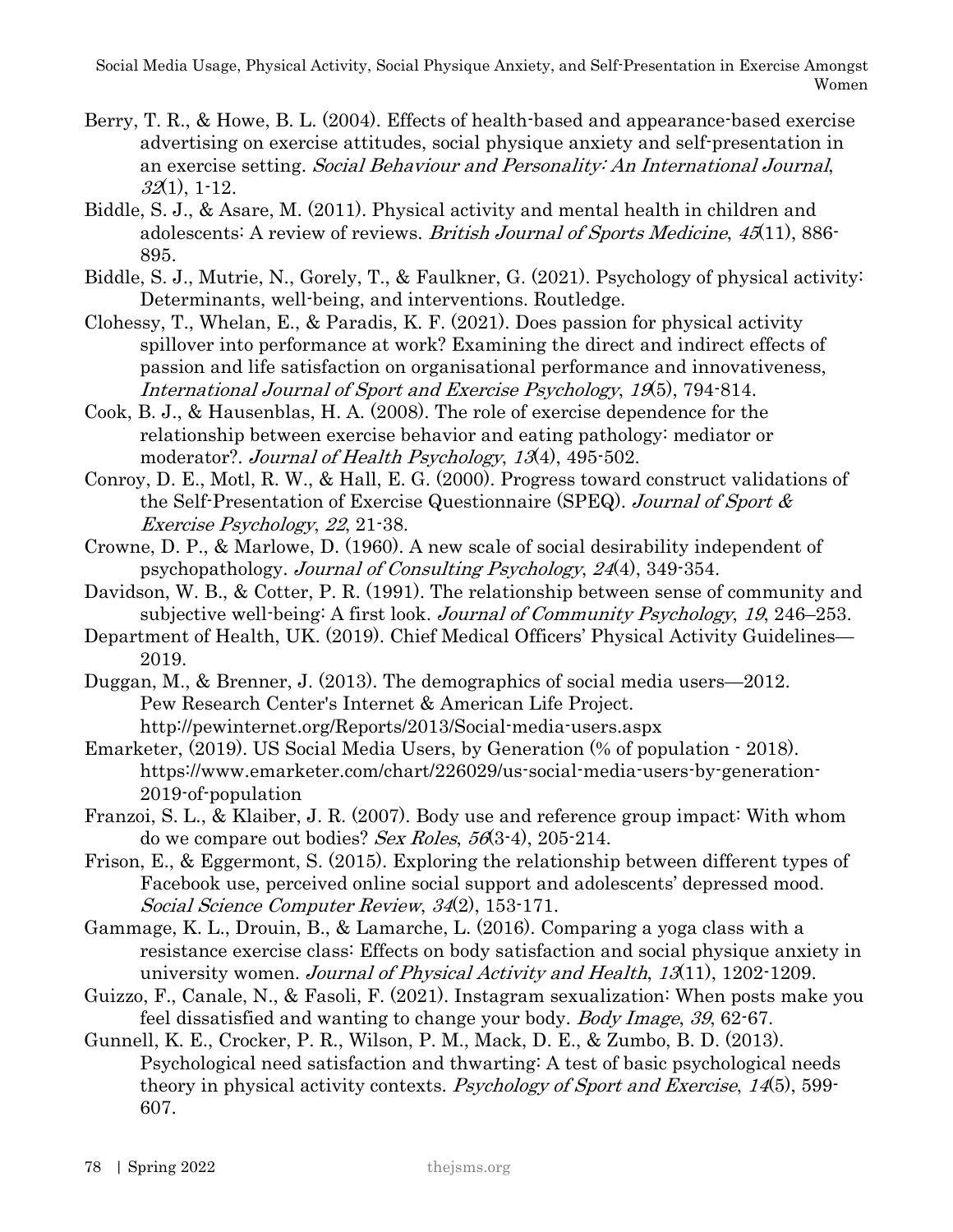- Harper, B., & Tiggemann, M. (2007). The effect of thin ideal media images on women's self-objectification, mood and body image. Sex Roles, 58, 649-657.
- Hart, E. A., Leary, M. R., & Rejeski, W. (1989). Tie measurement of social physique anxiety. Journal of Sport & Exercise Psychology, 11(1), 94-104.
- Hausenblas, H. A., & Downs, D. S. (2002). Exercise dependence: A systematic review. Psychology of Sport and Exercise, 3(2), 89-123.
- Hummel, A. C., & Smith, A. R. (2015). Ask and you shall receive: Desire and receipt of feedback via Facebook predicts disordered eating concerns. International Journal of Eating Disorders, 48(4), 436–442.
- IBM Corp. (2017). IBM SPSS Statistics for Windows, Version 25.0. [Computer Software]. IBM Corp.
- Jong, S. T., & Drummond, M. J. (2013). Shaping adolescent girls' body image perceptions: The effect of social media on Australian adolescent girls. In Proceedings of the 28th ACHPER International Conference, Melbourne, Victoria, Australia.
- Nwokeabia, B. (2019). Digital Marketing Trends Roundup 2019. http://www.emarketer.com/content/digital-marketing-trend-2019
- Obst, P., & Stafurik, J. (2010). Online we are all able bodied: Online psychological sense of community and social support found through membership of disability-specific websites promotes well-being for people living with a physical disability. Journal of Community & Applied Social Psychology, 20, 525–531.
- O'Keeffe, G. S., & Clarke-Pearson, K. (2011). The impact of social media on children, adolescents and families. American Academy of Paediatrics, 127(4), 800-804.
- Paradis, K. F., Cooke, L. M., Martin, L. J., & Hall, C. R. (2013). Too much of a good thing? Examining the relationship between passion for exercise and exercise dependence. Psychology of Sport and Exercise, 14(4), 493-500.
- Paradis, K., Cooke, L. M., Martin, L. J., & Hall, C. R. (2014). Just need some satisfaction: Examining the relationship between passion for exercise and the basic psychological needs. Health and Fitness Journal of Canada,  $7(2)$ , 15-28.
- Pempek, T. A., Yermolayeva, Y. A., & Calvert, S. L. (2009). College students' social networking experiences on Facebook. Journal of Applied Developmental Psychology, 30, 227–238.
- Perloff, R. M. (2014). Social media effects of young women's body image concerns: Theoretical perspectives and an agenda for research. Sex Roles, 71, 363–377.
- Rhodes, R. E., Janssen, I., Bredin, S. S., Warburton, D. E., & Bauman, A. (2017). Physical activity: Health impact, prevalence, correlates, and interventions. Psychology  $\&$ Health, 32(8), 942-975.
- Santarossa, S., & Woodruff, S. J. (2017). '#SocialMedia: Exploring the relationship of social networking sites on body image, self-esteem and eating disorders.' Social Media & Society,  $3(2)$ , 1-10.
- Sponcil, M., & Gitimu, P. (2012). Use of social media by college students: Relationship to communication and self-concept. Journal of Technology Research, 4, 1–13.
- Spraggins, A. (2009). Problematic use of online social networking sites for college students: Prevalence, predictors, and association with well-being (Unpublished doctoral dissertation). University of Florida, Gainesville, FL.
- Stice, E. (1994). Review of the evidence for a sociocultural model of bulimia nervosa and an exploration of the mechanisms of action. Clinical Psychology Review, 14, 633-661.